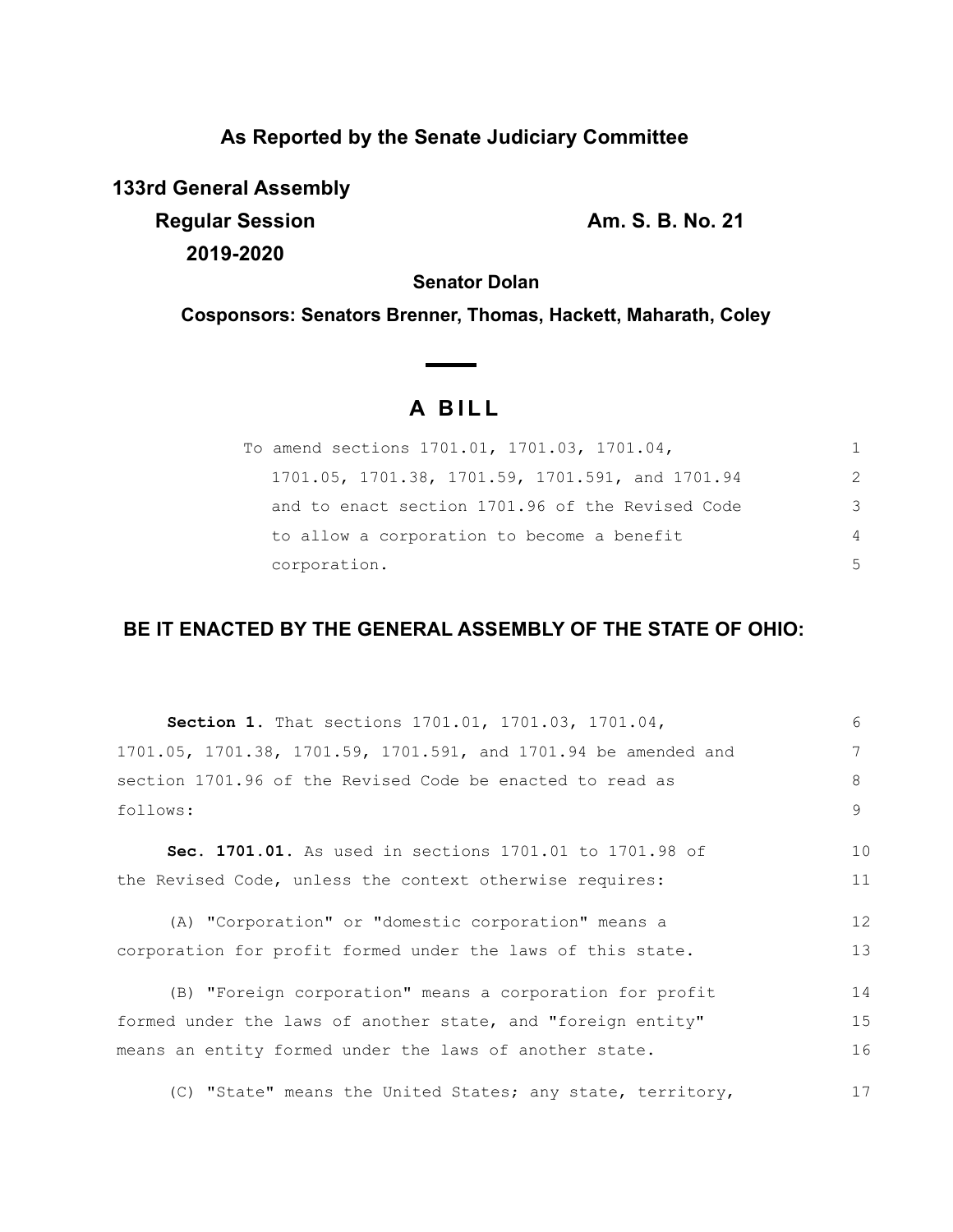#### **Am. S. B. No. 21 Page 2 As Reported by the Senate Judiciary Committee**

insular possession, or other political subdivision of the United States, including the District of Columbia; any foreign country or nation; and any province, territory, or other political subdivision of such foreign country or nation. 18 19 20 21

(D) "Articles" includes original articles of incorporation, certificates of reorganization, amended articles, and amendments to any of these, and, in the case of a corporation created before September 1, 1851, the special charter and any amendments to it made by special act of the general assembly or pursuant to general law. 22 23  $24$ 25 26 27

(E) "Incorporator" means a person who signed the original articles of incorporation. 28 29

(F) "Shareholder" means a person whose name appears on the books of the corporation as the owner of shares of the corporation. Unless the articles, the regulations adopted by the shareholders, the regulations adopted by the directors pursuant to division (A)(1) of section 1701.10 of the Revised Code, or the contract of subscription otherwise provides, "shareholder" includes a subscriber to shares, whether the subscription is received by the incorporators or pursuant to authorization by the directors, and such shares shall be deemed to be outstanding shares. 30 31 32 33 34 35 36 37 38 39

(G) "Person" includes, without limitation, a natural person, a corporation, whether nonprofit or for profit, a partnership, a limited liability company, an unincorporated society or association, and two or more persons having a joint or common interest. 40 41 42 43 44

(H) The location of the "principal office" of a corporation is the place named as the principal office in its 45 46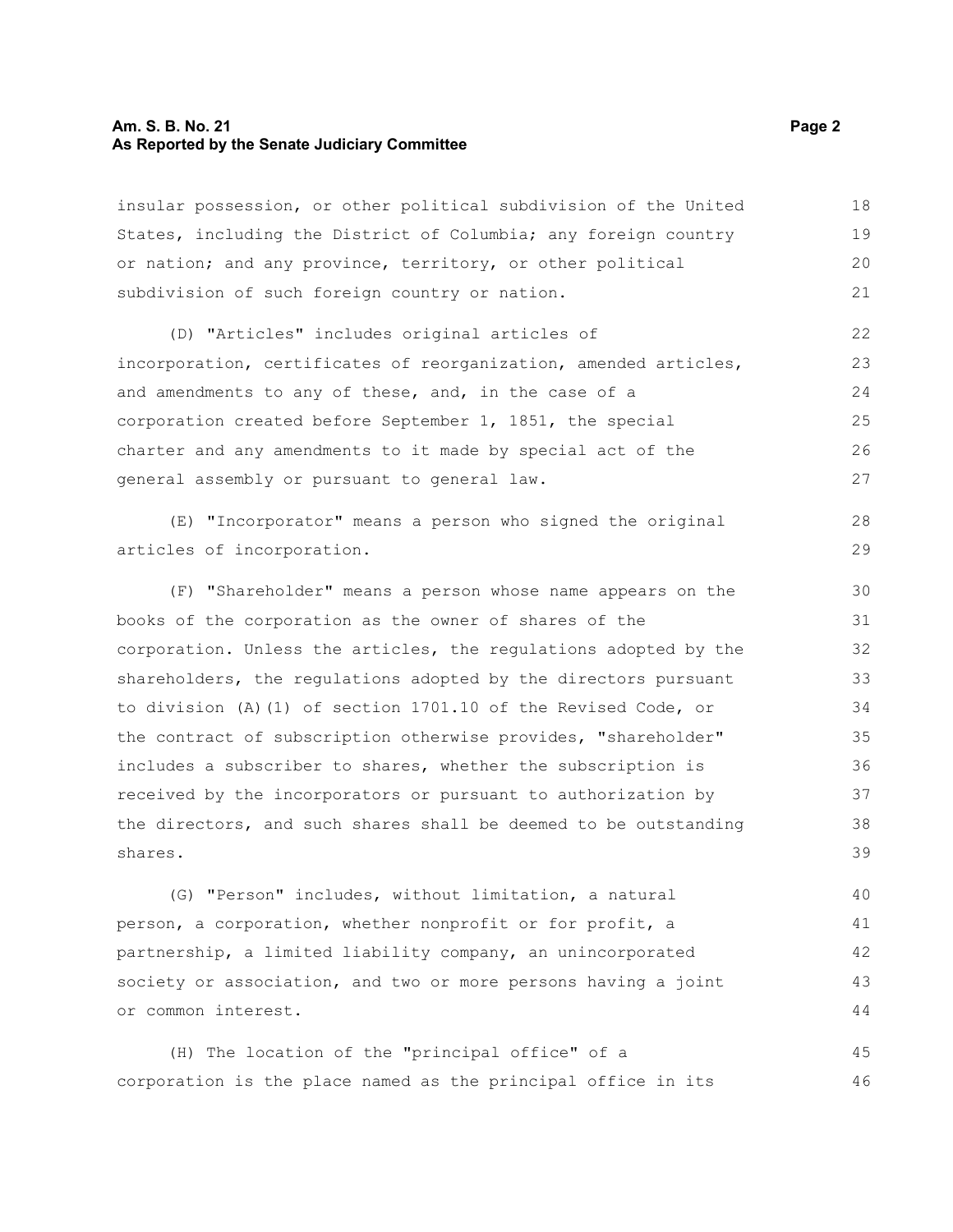#### **Am. S. B. No. 21 Page 3 As Reported by the Senate Judiciary Committee**

| articles.                                                        |    |
|------------------------------------------------------------------|----|
| (I) The "express terms" of shares of a class are the             | 48 |
| statements expressed in the articles with respect to such        | 49 |
| shares.                                                          | 50 |
| (J) Shares of a class are "junior" to shares of another          | 51 |
| class when any of their dividend or distribution rights are      | 52 |
| subordinate to, or dependent or contingent upon, any right of,   | 53 |
| or dividend on, or distribution to, shares of such other class.  | 54 |
| (K) "Treasury shares" means shares belonging to the              | 55 |
| corporation and not retired that have been either issued and     | 56 |
| thereafter acquired by the corporation or paid as a dividend or  | 57 |
| distribution in shares of the corporation on treasury shares of  | 58 |
| the same class; such shares shall be deemed to be issued, but    | 59 |
| they shall not be considered as an asset or a liability of the   | 60 |
| corporation, or as outstanding for dividend or distribution,     | 61 |
| quorum, voting, or other purposes, except, when authorized by    | 62 |
| the directors, for dividends or distributions in authorized but  | 63 |
| unissued shares of the corporation of the same class.            | 64 |
| (L) To "retire" a share means to restore it to the status        | 65 |
| of an authorized but unissued share.                             | 66 |
| (M) "Redemption price of shares" means the amount required       | 67 |
| by the articles to be paid on redemption of shares.              | 68 |
| (N) "Liquidation price" means the amount or portion of           | 69 |
| assets required by the articles to be distributed to the holders | 70 |

substantially all of its assets.

(O) "Insolvent" means that the corporation is unable to pay its obligations as they become due in the usual course of 74 75

of shares of any class upon dissolution, liquidation, merger, or

consolidation of the corporation, or upon sale of all or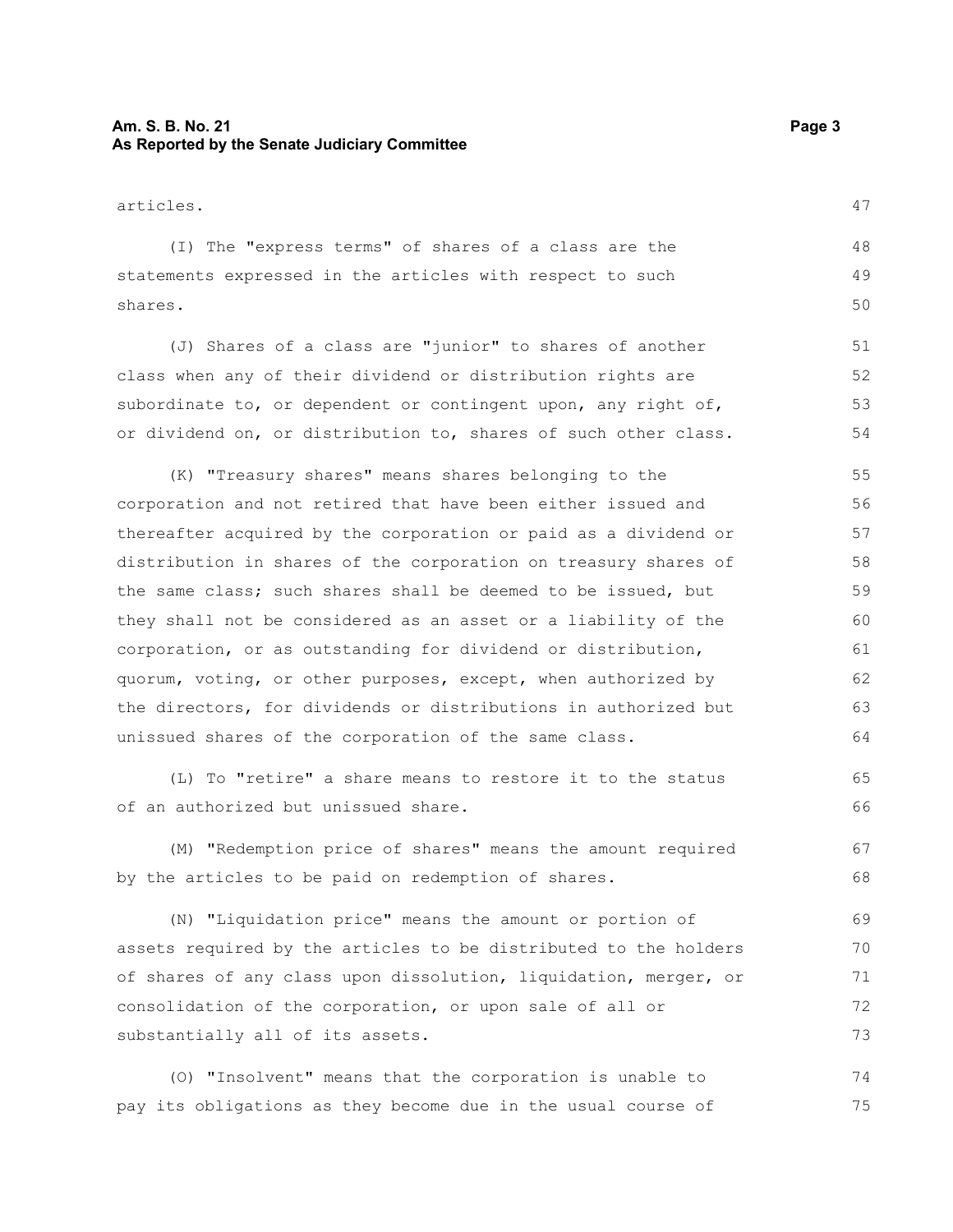#### **Am. S. B. No. 21 Page 4 As Reported by the Senate Judiciary Committee**

its affairs.

(P) "Parent corporation" or "parent" means a domestic or foreign corporation that owns and holds of record shares of another corporation, domestic or foreign, entitling the holder of the shares at the time to exercise a majority of the voting power in the election of the directors of the other corporation without regard to voting power that may thereafter exist upon a default, failure, or other contingency; "subsidiary corporation" or "subsidiary" means a domestic or foreign corporation of which another corporation, domestic or foreign, is the parent. 77 78 79 80 81 82 83 84 85

(Q) "Combination" means a transaction, other than a merger or consolidation, wherein either of the following applies:

(1) Voting shares of a domestic corporation are issued or transferred in consideration in whole or in part for the transfer to itself or to one or more of its subsidiaries, domestic or foreign, of all or substantially all the assets of one or more corporations, domestic or foreign, with or without good will or the assumption of liabilities; 88 89 90 91 92 93

(2) Voting shares of a foreign parent corporation are issued or transferred in consideration in whole or in part for the transfer of such assets to one or more of its domestic subsidiaries. 94 95 96 97

"Transferee corporation" in a combination means the corporation, domestic or foreign, to which the assets are transferred, and "transferor corporation" in a combination means the corporation, domestic or foreign, transferring such assets and to which, or to the shareholders of which, the voting shares of the domestic or foreign corporation are issued or transferred. 98 99 100 101 102 103 104

76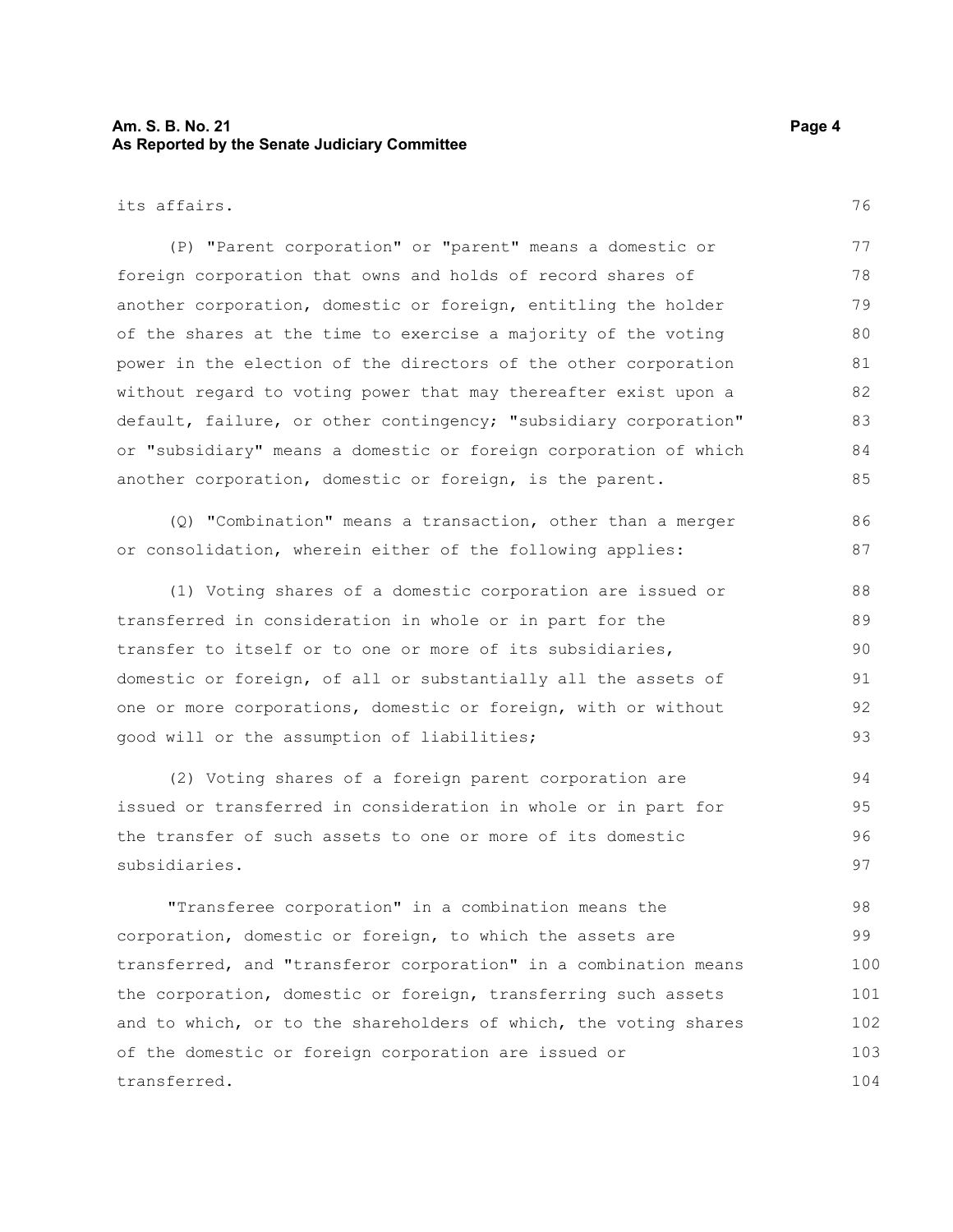#### **Am. S. B. No. 21 Page 5 As Reported by the Senate Judiciary Committee**

(R) "Majority share acquisition" means the acquisition of shares of a corporation, domestic or foreign, entitling the holder of the shares to exercise a majority of the voting power in the election of directors of such corporation without regard to voting power that may thereafter exist upon a default, failure, or other contingency, by either of the following: 105 106 107 108 109 110

(1) A domestic corporation in consideration in whole or in part, for the issuance or transfer of its voting shares;

(2) A domestic or foreign subsidiary in consideration in whole or in part for the issuance or transfer of voting shares of its domestic parent. 113 114 115

(S) "Acquiring corporation" in a combination means the domestic corporation whose voting shares are issued or transferred by it or its subsidiary or subsidiaries to the transferor corporation or corporations or the shareholders of the transferor corporation or corporations; and "acquiring corporation" in a majority share acquisition means the domestic corporation whose voting shares are issued or transferred by it or its subsidiary in consideration for shares of a domestic or foreign corporation entitling the holder of the shares to exercise a majority of the voting power in the election of directors of such corporation. 116 117 118 119 120 121 122 123 124 125 126

(T) When used in connection with a combination or a majority share acquisition, "voting shares" means shares of a corporation, domestic or foreign, entitling the holder of the shares to vote at the time in the election of directors of such corporation without regard to voting power which may thereafter exist upon a default, failure, or other contingency. 127 128 129 130 131 132

(U) "An emergency" exists when the governor, or any other

111 112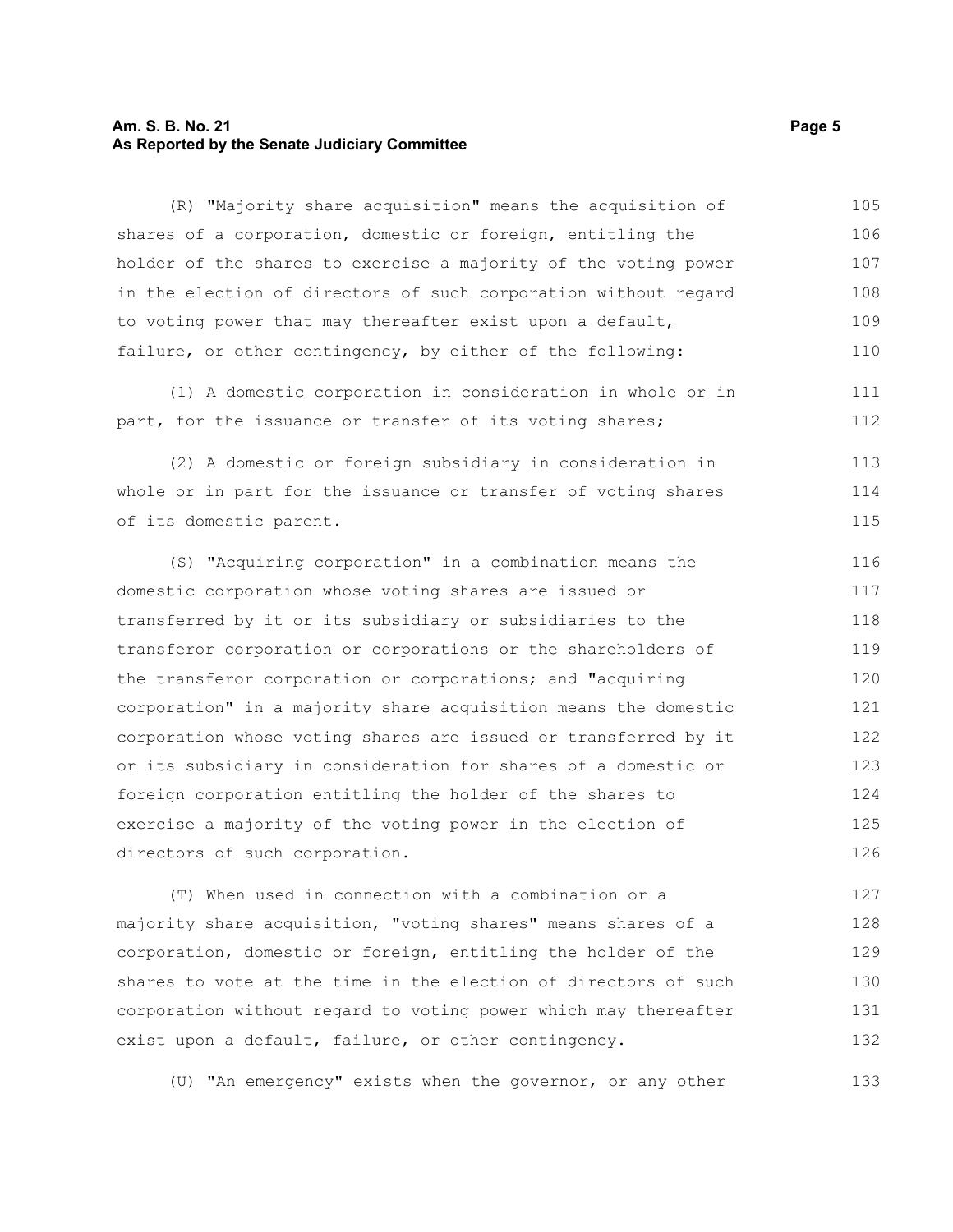#### **Am. S. B. No. 21 Page 6 As Reported by the Senate Judiciary Committee**

person lawfully exercising the power and discharging the duties of the office of governor, proclaims that an attack on the United States or any nuclear, atomic, or other disaster has caused an emergency for corporations, and such an emergency shall continue until terminated by proclamation of the governor or any other person lawfully exercising the powers and discharging the duties of the office of governor. 134 135 136 137 138 139 140

(V) "Constituent corporation" means an existing corporation merging into or into which is being merged one or more other entities in a merger or an existing corporation being consolidated with one or more other entities into a new entity in a consolidation, whether any of the entities is domestic or foreign, and "constituent entity" means any entity merging into or into which is being merged one or more other entities in a merger, or an existing entity being consolidated with one or more other entities into a new entity in a consolidation, whether any of the entities is domestic or foreign. 141 142 143 144 145 146 147 148 149 150

(W) "Surviving corporation" means the constituent domestic or foreign corporation that is specified as the corporation into which one or more other constituent entities are to be or have been merged, and "surviving entity" means the constituent domestic or foreign entity that is specified as the entity into which one or more other constituent entities are to be or have been merged. 151 152 153 154 155 156 157

(X) "Close corporation agreement" means an agreement that satisfies the three requirements of division (A) of section 1701.591 of the Revised Code. 158 159 160

(Y) "Issuing public corporation" means a domestic corporation with fifty or more shareholders that has its principal place of business, its principal executive offices, 161 162 163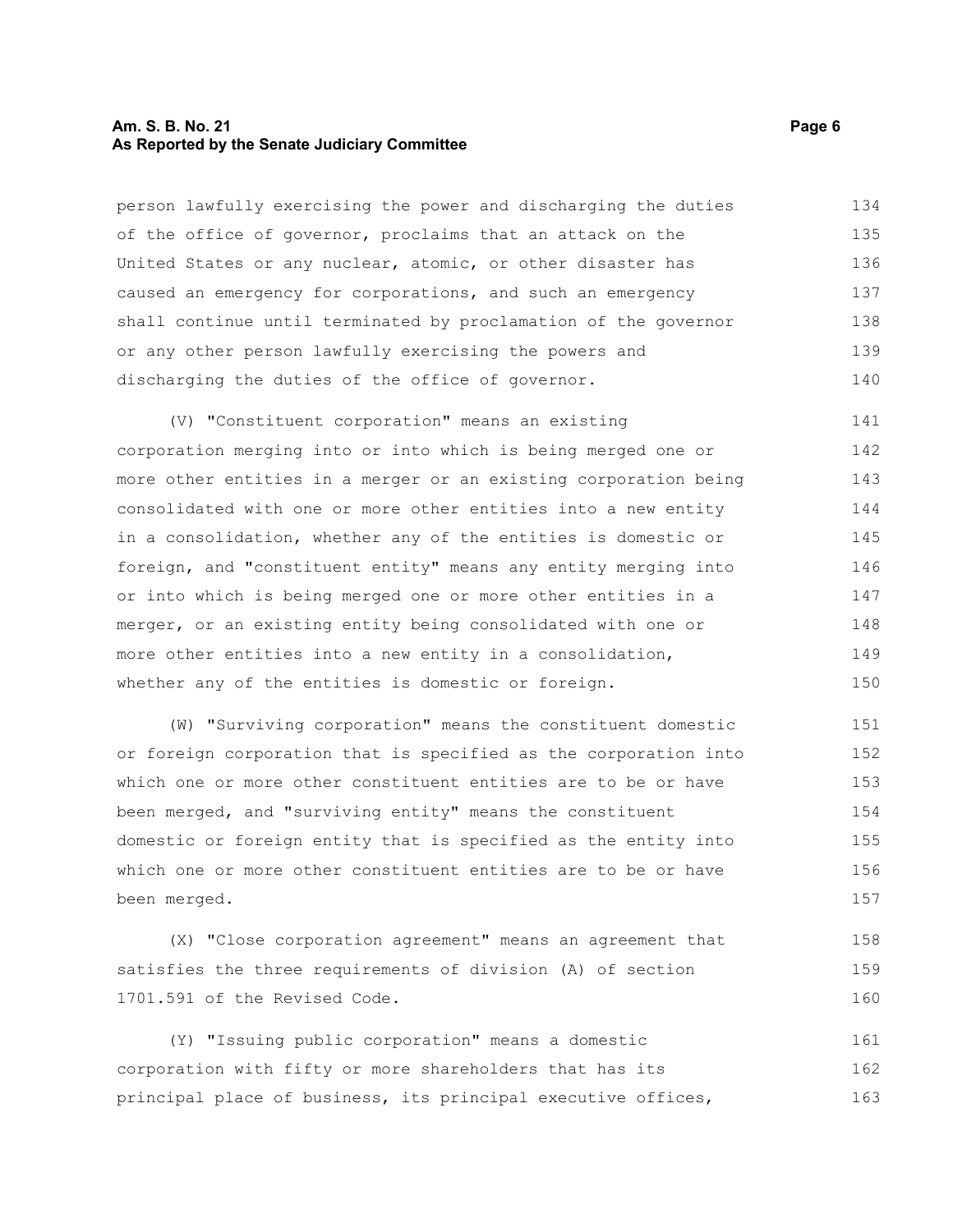#### **Am. S. B. No. 21 Page 7 As Reported by the Senate Judiciary Committee**

assets having substantial value, or a substantial percentage of its assets within this state, and as to which no valid close corporation agreement exists under division (H) of section 1701.591 of the Revised Code. 164 165 166 167

(Z)(1) "Control share acquisition" means the acquisition, directly or indirectly, by any person of shares of an issuing public corporation that, when added to all other shares of the issuing public corporation in respect of which the person may exercise or direct the exercise of voting power as provided in this division, would entitle the person, immediately after the acquisition, directly or indirectly, alone or with others, to exercise or direct the exercise of the voting power of the issuing public corporation in the election of directors within any of the following ranges of such voting power: 168 169 170 171 172 173 174 175 176 177

(a) One-fifth or more but less than one-third of such voting power;

(b) One-third or more but less than a majority of such voting power; 180 181

(c) A majority or more of such voting power.

A bank, broker, nominee, trustee, or other person that acquires shares in the ordinary course of business for the benefit of others in good faith and not for the purpose of circumventing section 1701.831 of the Revised Code shall, however, be deemed to have voting power only of shares in respect of which such person would be able, without further instructions from others, to exercise or direct the exercise of votes on a proposed control share acquisition at a meeting of shareholders called under section 1701.831 of the Revised Code. 183 184 185 186 187 188 189 190 191

(2) The acquisition by any person of any shares of an 192

178 179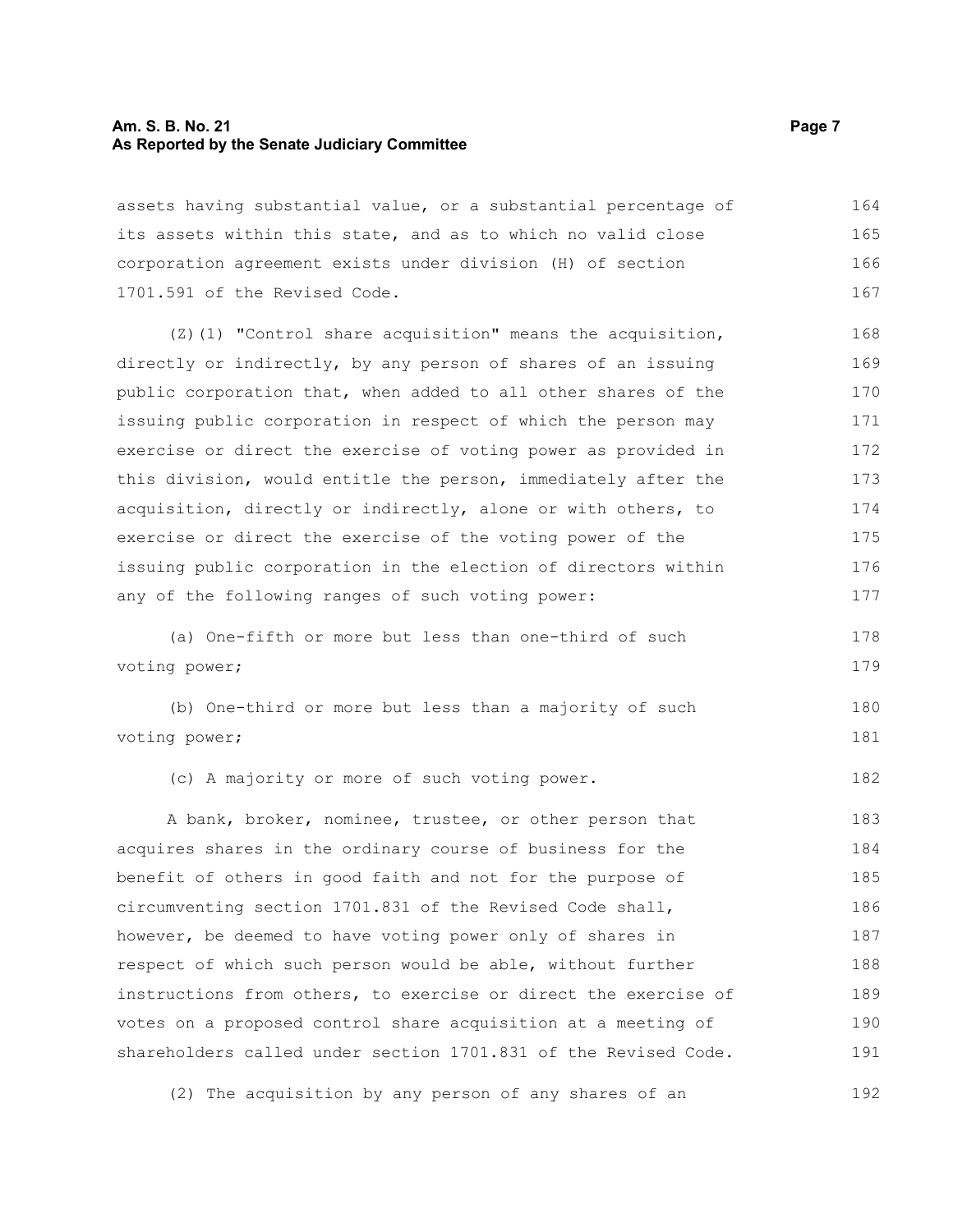#### **Am. S. B. No. 21 Page 8 As Reported by the Senate Judiciary Committee**

issuing public corporation does not constitute a control share acquisition for the purpose of section 1701.831 of the Revised Code if the acquisition was or is consummated in, results from, or is the consequence of any of the following circumstances: 193 194 195 196

(a) Prior to November 19, 1982;

(b) Pursuant to a contract existing prior to November 19, 1982;

(c) By bequest or inheritance, by operation of law upon the death of an individual, or by any other transfer without valuable consideration, including a gift, that is made in good faith and not for the purpose of circumventing section 1701.831 of the Revised Code;

(d) Pursuant to the satisfaction of a pledge or other security interest created in good faith and not for the purpose of circumventing section 1701.831 of the Revised Code; 205 206 207

(e) Pursuant to a merger or consolidation adopted, or a combination or majority share acquisition authorized, by vote of the shareholders of the issuing public corporation in compliance with section 1701.78, 1701.781, 1701.79, 1701.791, or 1701.83 of the Revised Code, or pursuant to a merger adopted in compliance with section 1701.802 of the Revised Code; 208 209 210 211 212 213

(f) The person's being entitled, immediately thereafter, to exercise or direct the exercise of voting power of the issuing public corporation in the election of directors within the same range theretofore attained by that person either in compliance with the provisions of section 1701.831 of the Revised Code or as a result solely of the issuing public corporation's purchase of shares issued by it; 214 215 216 217 218 219 220

(g) The person's being engaged in business as an 221

197

198 199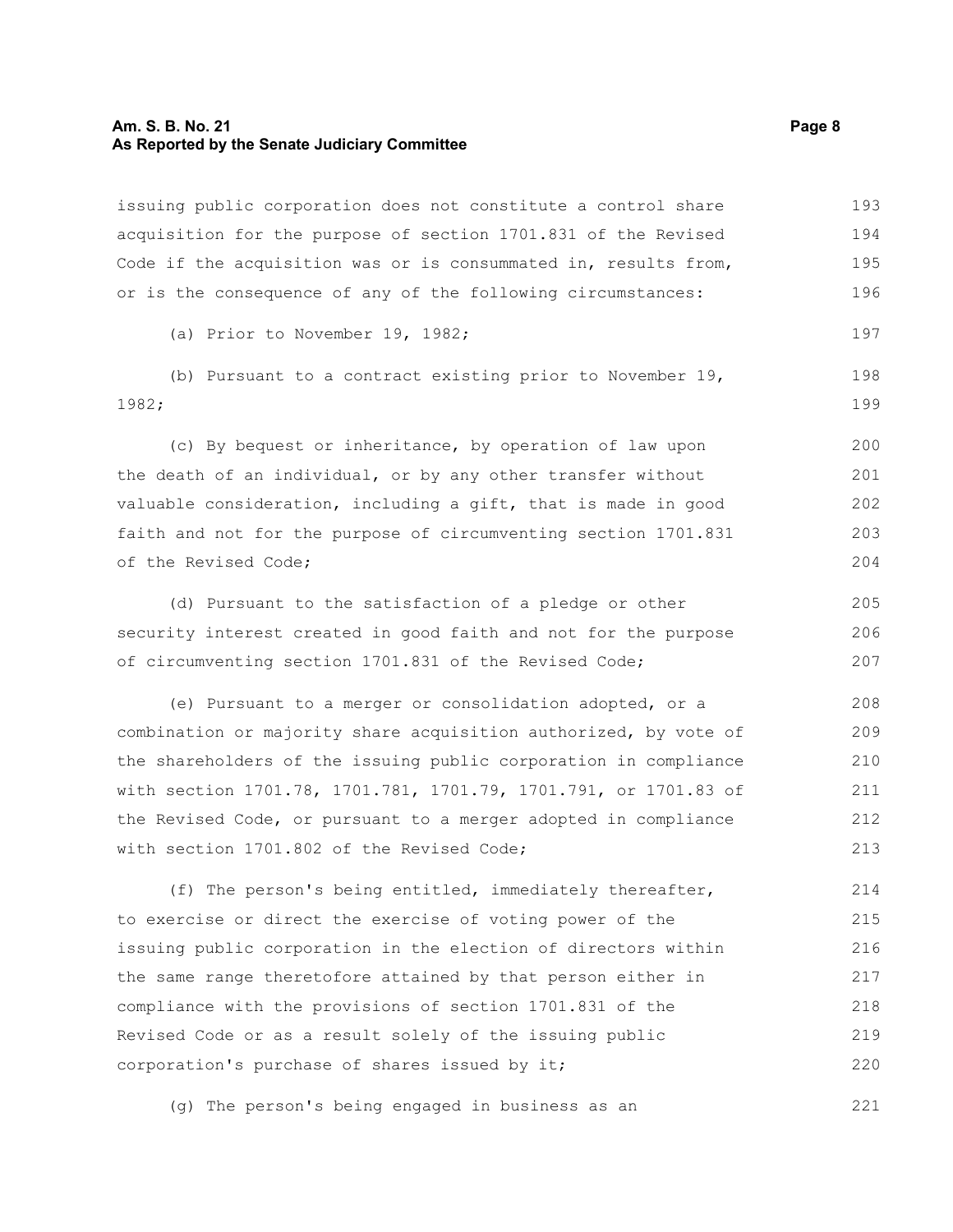#### **Am. S. B. No. 21 Page 9 As Reported by the Senate Judiciary Committee**

underwriter of securities who acquires the shares directly from the issuing public corporation or an affiliate or associate of the issuing public corporation through its participation in good faith in a firm commitment underwriting registered under the "Securities Act of 1933," 15 U.S.C. 77a et seq., and not for the purpose of circumventing section 1701.831 of the Revised Code. 222 223 224 225 226 227

The acquisition by any person of shares of an issuing public corporation in a manner described under division (Z)(2) of this section shall be deemed a control share acquisition authorized pursuant to section 1701.831 of the Revised Code within the range of voting power under division  $(2)(1)(a)$ ,  $(b)$ , or (c) of this section that such person is entitled to exercise after the acquisition, provided, in the case of an acquisition in a manner described under division  $(Z)$   $(Z)$   $(c)$  or  $(d)$  of this section, the transferor of shares to such person had previously obtained any authorization of shareholders required under section 1701.831 of the Revised Code in connection with the transferor's acquisition of shares of the issuing public corporation. 228 229 230 231 232 233 234 235 236 237 238 239 240

(3) The acquisition of shares of an issuing public corporation in good faith and not for the purpose of circumventing section 1701.831 of the Revised Code from any person whose control share acquisition previously had been authorized by shareholders in compliance with section 1701.831 of the Revised Code, or from any person whose previous acquisition of shares of an issuing public corporation would have constituted a control share acquisition but for division  $(2)$  (2) or (3) of this section, does not constitute a control share acquisition for the purpose of section 1701.831 of the Revised Code unless such acquisition entitles the person making the acquisition, directly or indirectly, alone or with others, 241 242 243 244 245 246 247 248 249 250 251 252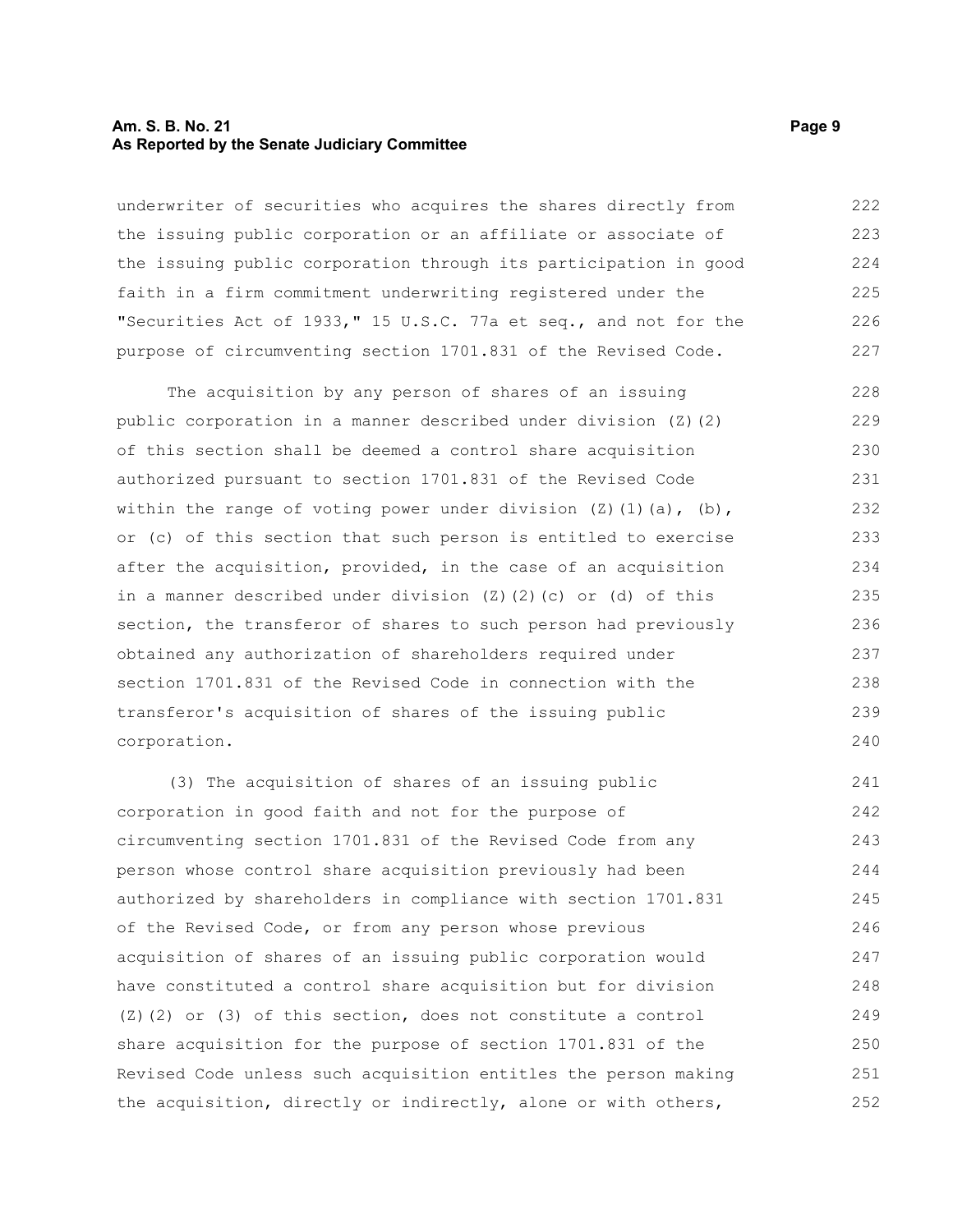#### **Am. S. B. No. 21 Page 10 As Reported by the Senate Judiciary Committee**

to exercise or direct the exercise of voting power of the corporation in the election of directors in excess of the range of voting power authorized pursuant to section 1701.831 of the Revised Code, or deemed to be so authorized under division (Z) (2) of this section. (AA) "Acquiring person" means any person who has delivered an acquiring person statement to an issuing public corporation pursuant to section 1701.831 of the Revised Code. (BB) "Acquiring person statement" means a written statement that complies with division (B) of section 1701.831 of the Revised Code. (CC)(1) "Interested shares" means the shares of an issuing public corporation in respect of which any of the following persons may exercise or direct the exercise of the voting power of the corporation in the election of directors: (a) An acquiring person; (b) Any officer of the issuing public corporation elected or appointed by the directors of the issuing public corporation; (c) Any employee of the issuing public corporation who is also a director of such corporation; (d) Any person that acquires such shares for valuable consideration during the period beginning with the date of the first public disclosure of a proposal for, or expression of interest in, a control share acquisition of the issuing public corporation; a transaction pursuant to section 1701.76, 1701.78, 1701.781, 1701.79, 1701.791, 1701.83, or 1701.86 of the Revised Code that involves the issuing public corporation or its assets; or any action that would directly or indirectly result in a change in control of the issuing public corporation or its 253 254 255 256 257 258 259 260 261 262 263 264 265 266 267 268 269 270 271 272 273 274 275 276 277 278 279 280 281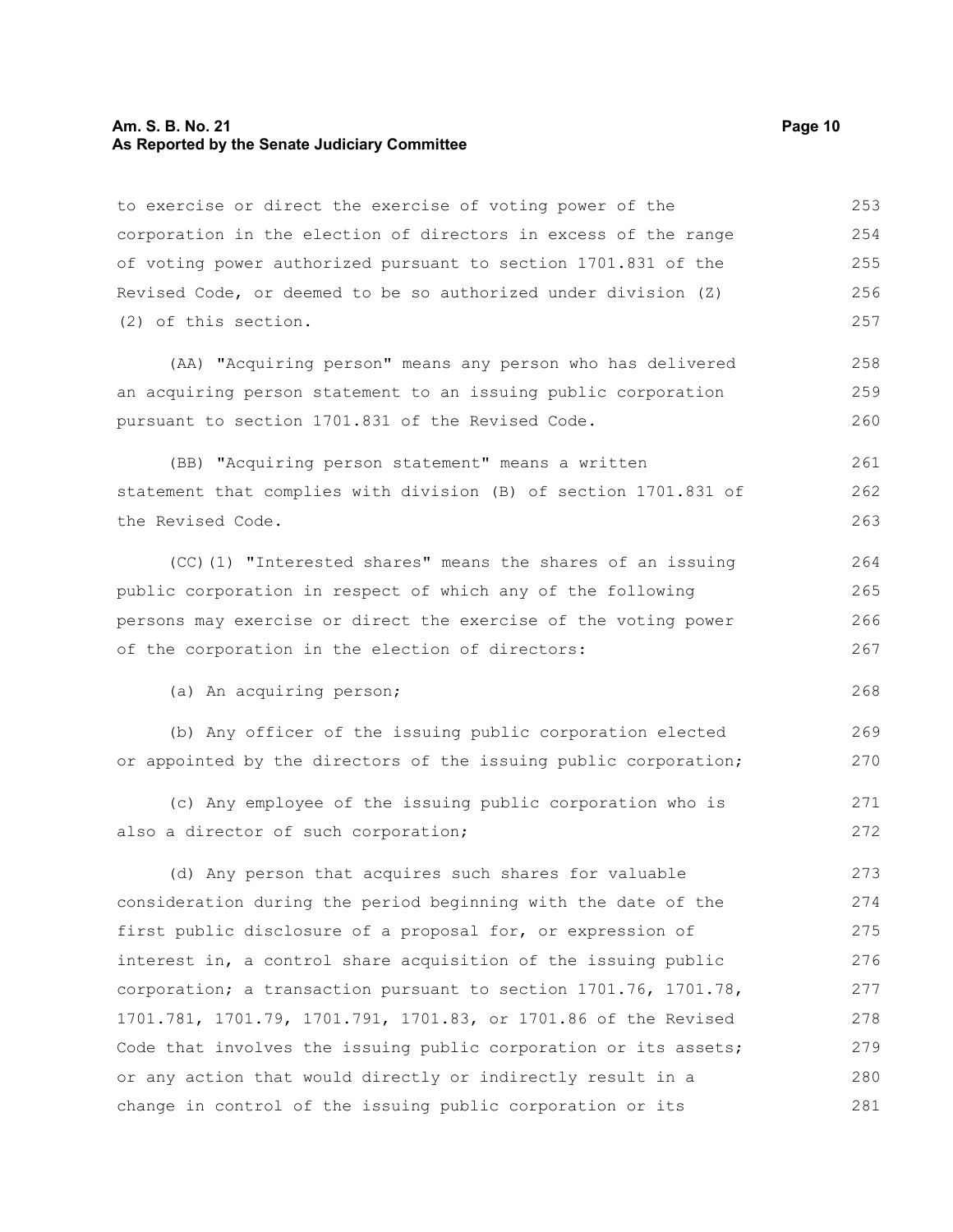assets, and ending on the record date established by the directors pursuant to section 1701.45 and division (D) of section 1701.831 of the Revised Code, if either of the following applies: 282 283 284 285

(i) The aggregate consideration paid or given by the person who acquired the shares, and any other persons acting in concert with the person, for all such shares exceeds two hundred fifty thousand dollars;

(ii) The number of shares acquired by the person who acquired the shares, and any other persons acting in concert with the person, exceeds one-half of one per cent of the outstanding shares of the corporation entitled to vote in the election of directors. 290 291 292 293 294

(e) Any person that transfers such shares for valuable consideration after the record date described in division (CC) (1)(d) of this section as to shares so transferred, if accompanied by the voting power in the form of a blank proxy, an agreement to vote as instructed by the transferee, or otherwise. 295 296 297 298 299

(2) If any part of this division is held to be illegal or invalid in application, the illegality or invalidity does not affect any legal and valid application thereof or any other provision or application of this division or section 1701.831 of the Revised Code that can be given effect without the invalid or illegal provision, and the parts and applications of this division are severable. 300 301 302 303 304 305 306

(DD) "Certificated security" and "uncertificated security" have the same meanings as in section 1308.01 of the Revised Code. 307 308 309

(EE) "Entity" means any of the following: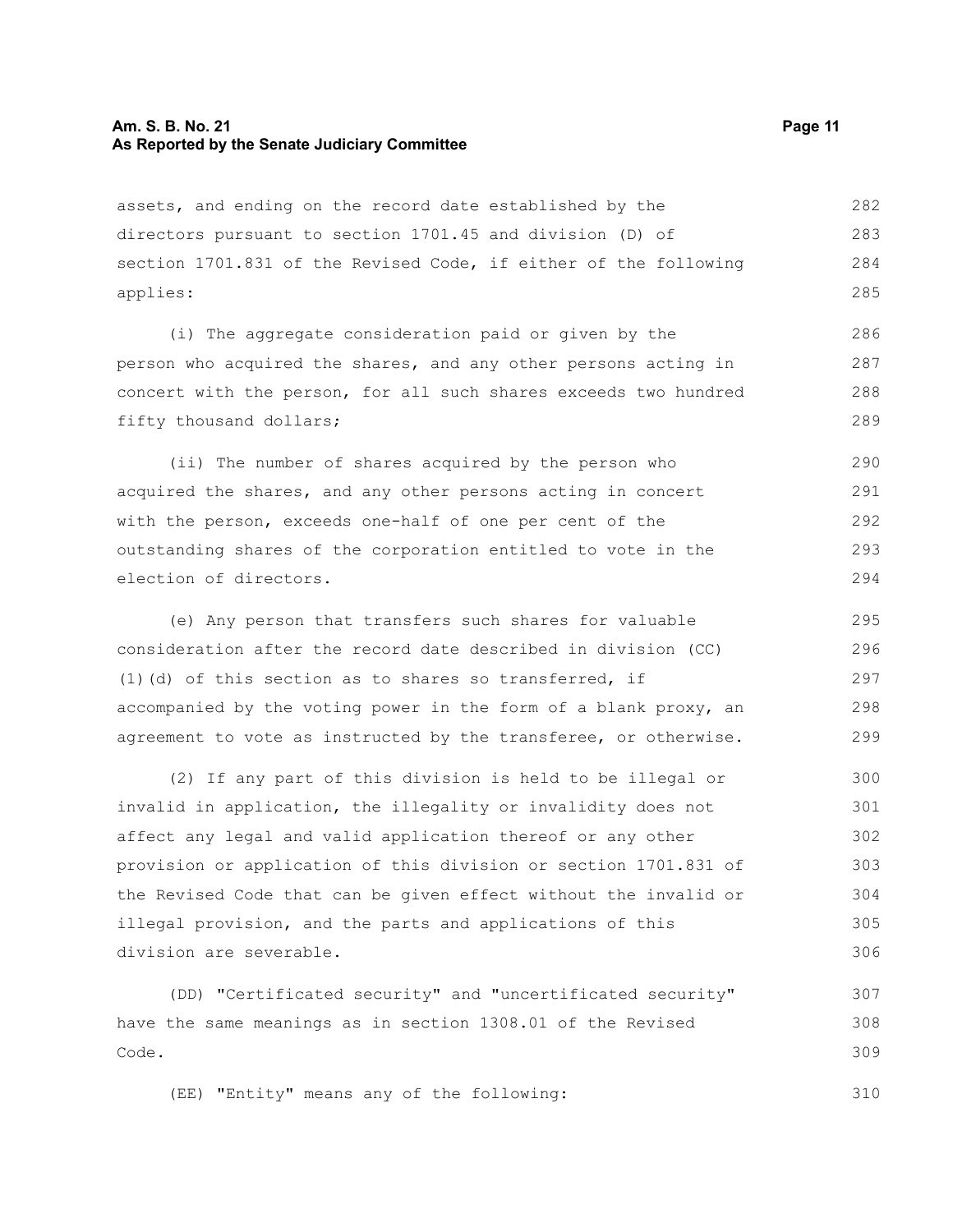## **Am. S. B. No. 21 Page 12 As Reported by the Senate Judiciary Committee**

| (1) A for profit corporation existing under the laws of          | 311 |
|------------------------------------------------------------------|-----|
| this state or any other state;                                   | 312 |
| (2) Any of the following organizations existing under the        | 313 |
| laws of this state, the United States, or any other state:       | 314 |
| (a) A business trust or association;                             | 315 |
| (b) A real estate investment trust;                              | 316 |
| (c) A common law trust;                                          | 317 |
| (d) An unincorporated business or for profit organization,       | 318 |
| including a general or limited partnership;                      | 319 |
| (e) A limited liability company;                                 | 320 |
| (f) A nonprofit corporation.                                     | 321 |
| (FF) "Benefit corporation" means a corporation that sets         | 322 |
| forth in its articles of incorporation one or more beneficial    |     |
| purposes among the purposes for which the corporation is formed. | 324 |
| (GG) "Beneficial purpose" means seeking to have a bona           | 325 |
| fide positive effect or to reduce one or more bona fide negative | 326 |
| effects of an artistic, charitable, cultural, economic,          |     |
| educational, environmental, literary, medical, religious,        | 328 |
| scientific, or technological nature for the benefit of persons,  | 329 |
| entities, communities, or interests other than shareholders in   | 330 |
| their capacity as shareholders.                                  | 331 |
| Sec. 1701.03. (A) $(1)$ A corporation may be formed under        | 332 |
| this chapter for any purpose or combination of purposes for      | 333 |
| which individuals lawfully may associate themselves, except      | 334 |
| that, if the Revised Code contains special provisions pertaining | 335 |
| to the formation of any designated type of corporation other     | 336 |
| than a professional association, as defined in section 1785.01   | 337 |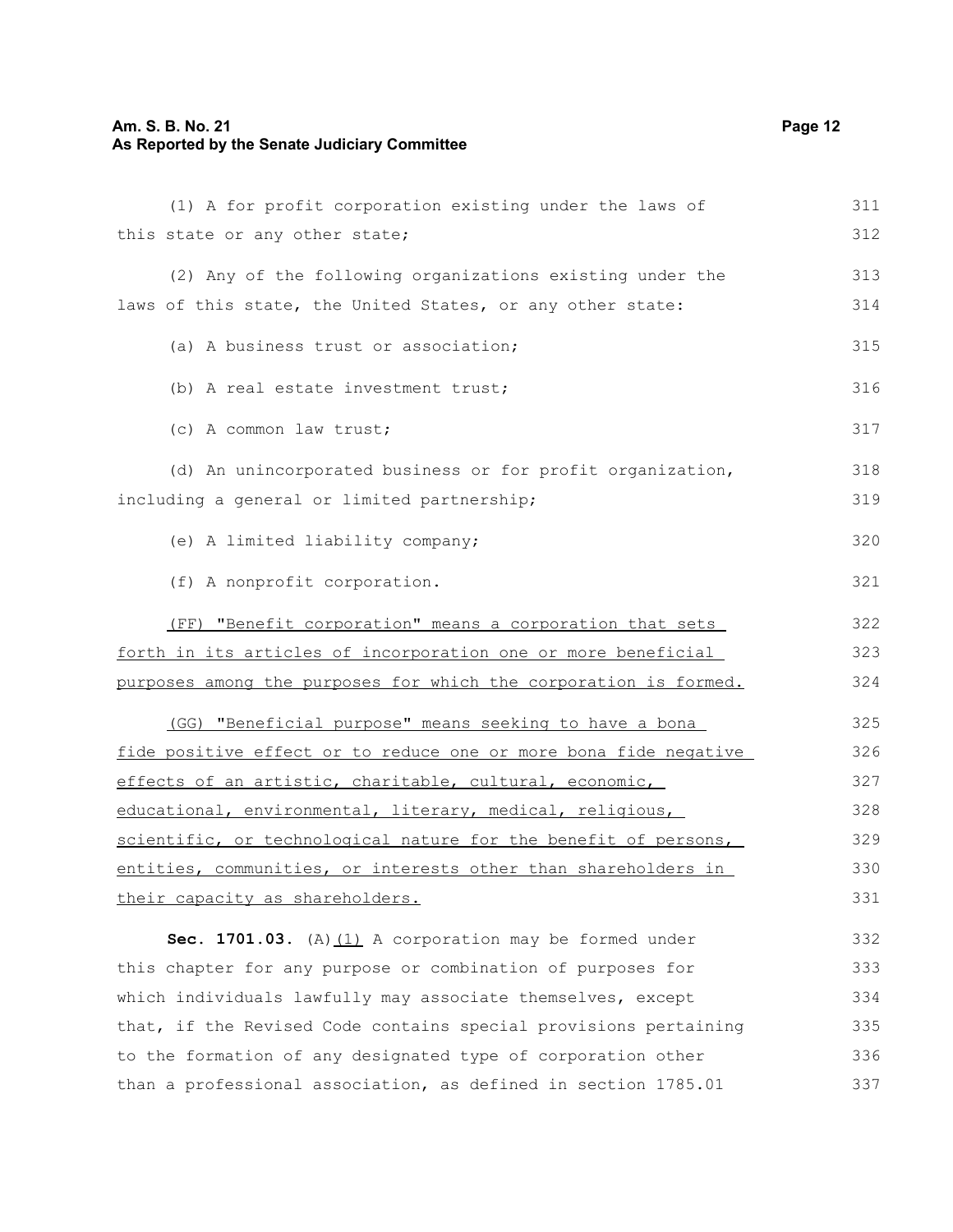## **Am. S. B. No. 21 Page 13 As Reported by the Senate Judiciary Committee**

| of the Revised Code, a corporation of that type shall be formed  | 338 |
|------------------------------------------------------------------|-----|
| in accordance with the special provisions.                       | 339 |
| (2) The purpose for which a corporation is formed may            | 340 |
| include a beneficial purpose. Except to the extent that the      | 341 |
| articles otherwise provide, both of the following apply:         | 342 |
| (a) Having a beneficial purpose does not prevent a               | 343 |
| corporation from seeking any of the other purposes for which the | 344 |
| corporation is formed, including operation of the corporation    | 345 |
| for pecuniary gain or profit and distribution of net earnings.   | 346 |
| (b) No particular purpose of a corporation has priority          | 347 |
| over any other purpose of the corporation.                       | 348 |
| (3) A corporation that does not have a beneficial purpose        | 349 |
| is not required to operate exclusively for profit or             |     |
| distribution of net earnings of the corporation in all           | 351 |
| instances.                                                       | 352 |
| (4) To be effective, a beneficial purpose shall be               | 353 |
| expressly provided in the articles. A statement of purpose in    | 354 |
| the articles that includes any purpose or combination of         | 355 |
| purposes for which individuals lawfully may associate            | 356 |
| themselves, without the express provision of a beneficial        | 357 |
| purpose, does not establish a beneficial purpose as a purpose of | 358 |
| the corporation.                                                 | 359 |
| (B) On and after July 1, 1994, a corporation may be formed       | 360 |
| under this chapter for the purpose of carrying on the practice   | 361 |
| of any profession, including, but not limited to, a corporation  | 362 |
| for the purpose of providing public accounting or certified      | 363 |

public accounting services, a corporation for the erection, owning, and conducting of a sanitarium for receiving and caring for patients, medical and hygienic treatment of patients, and 364 365 366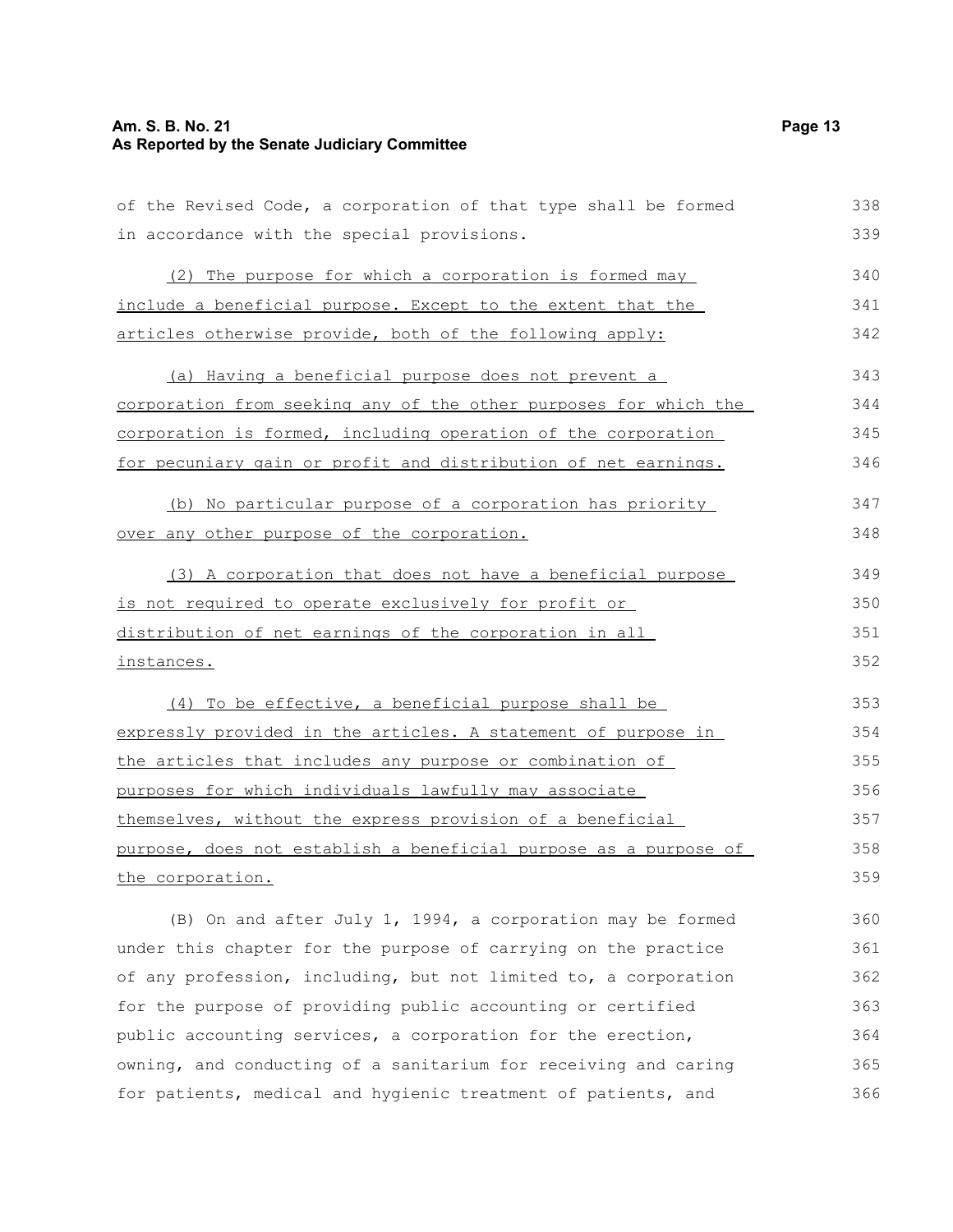#### **Am. S. B. No. 21 Page 14 As Reported by the Senate Judiciary Committee**

instruction of nurses in the treatment of disease and in hygiene, a corporation for the purpose of providing architectural, landscape architectural, professional engineering, or surveying services or any combination of those types of services, and a corporation for the purpose of providing a combination of the professional services, as defined in section 1785.01 of the Revised Code, of optometrists authorized under Chapter 4725. of the Revised Code, chiropractors authorized under Chapter 4734. of the Revised Code to practice chiropractic or acupuncture, psychologists authorized under Chapter 4732. of the Revised Code, registered or licensed practical nurses authorized under Chapter 4723. of the Revised Code, pharmacists authorized under Chapter 4729. of the Revised Code, physical therapists authorized under sections 4755.40 to 4755.56 of the Revised Code, occupational therapists authorized under sections 4755.04 to 4755.13 of the Revised Code, mechanotherapists authorized under section 4731.151 of the Revised Code, doctors of medicine and surgery, osteopathic medicine and surgery, or podiatric medicine and surgery authorized under Chapter 4731. of the Revised Code, and licensed professional clinical counselors, licensed professional counselors, independent social workers, social workers, independent marriage and family therapists, or marriage and family therapists authorized under Chapter 4757. of the Revised Code. This chapter does not restrict, limit, or otherwise affect 367 368 369 370 371 372 373 374 375 376 377 378 379 380 381 382 383 384 385 386 387 388 389 390 391 392

the authority or responsibilities of any agency, board, commission, department, office, or other entity to license, register, and otherwise regulate the professional conduct of individuals or organizations of any kind rendering professional services, as defined in section 1785.01 of the Revised Code, in 393 394 395 396 397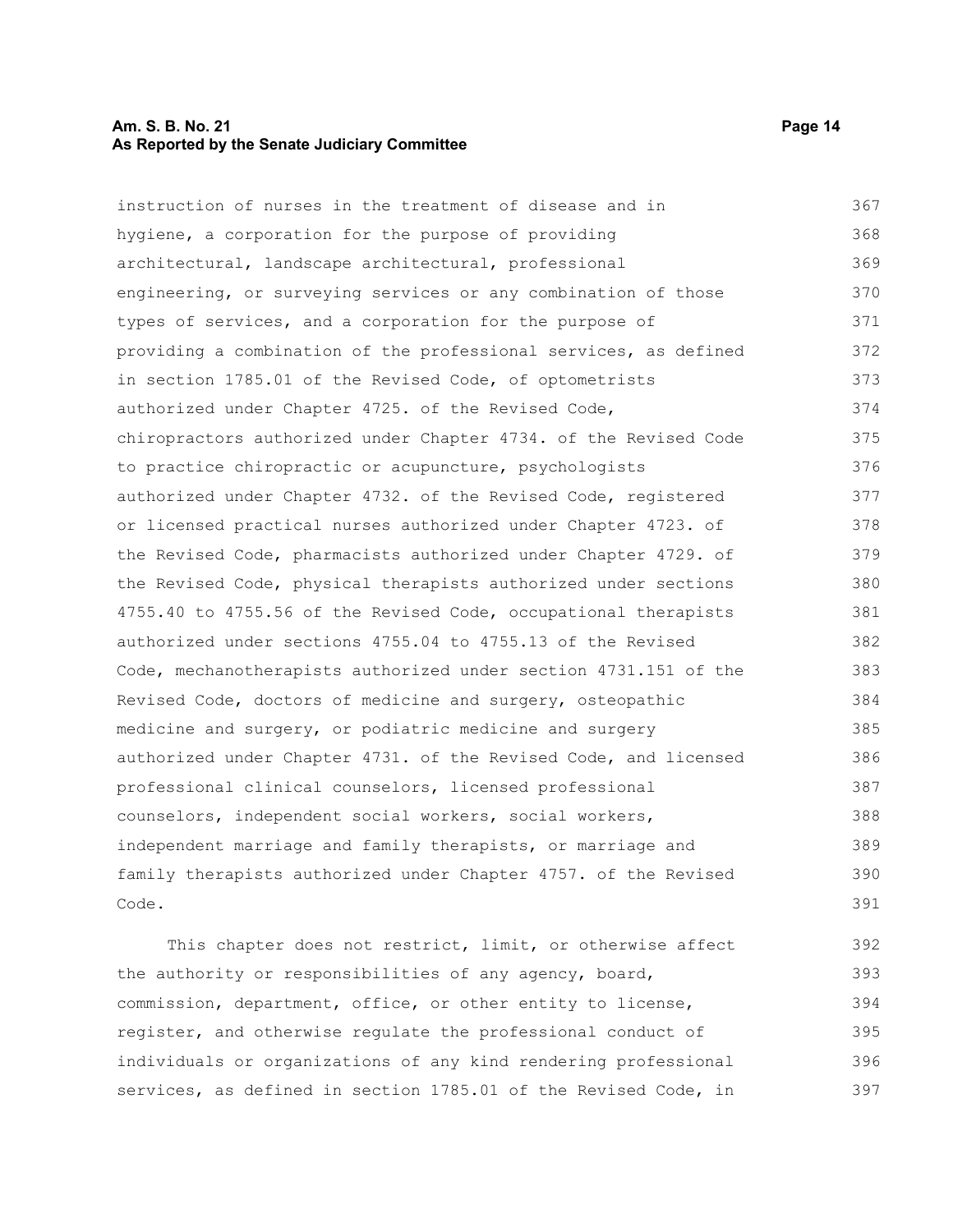#### **Am. S. B. No. 21 Page 15 As Reported by the Senate Judiciary Committee**

this state or to regulate the practice of any profession that is within the jurisdiction of the agency, board, commission, department, office, or other entity, notwithstanding that an individual is a director, officer, employee, or other agent of a corporation formed under this chapter and is rendering professional services or engaging in the practice of a profession through a corporation formed under this chapter or that the organization is a corporation formed under this chapter. 398 399 400 401 402 403 404 405 406

(C) Nothing in division (A) or (B) of this section precludes the organization of a professional association in accordance with this chapter and Chapter 1785. of the Revised Code or the formation of a limited liability company under Chapter 1705. of the Revised Code with respect to a business, as defined in section 1705.01 of the Revised Code. 407 408 409 410 411 412

(D) No corporation formed for the purpose of providing a combination of the professional services, as defined in section 1785.01 of the Revised Code, of optometrists authorized under Chapter 4725. of the Revised Code, chiropractors authorized under Chapter 4734. of the Revised Code to practice chiropractic or acupuncture, psychologists authorized under Chapter 4732. of the Revised Code, registered or licensed practical nurses authorized under Chapter 4723. of the Revised Code, pharmacists authorized under Chapter 4729. of the Revised Code, physical therapists authorized under sections 4755.40 to 4755.56 of the Revised Code, occupational therapists authorized under sections 4755.04 to 4755.13 of the Revised Code, mechanotherapists authorized under section 4731.151 of the Revised Code, doctors of medicine and surgery, osteopathic medicine and surgery, or podiatric medicine and surgery authorized under Chapter 4731. of the Revised Code, and licensed professional clinical counselors, 413 414 415 416 417 418 419 420 421 422 423 424 425 426 427 428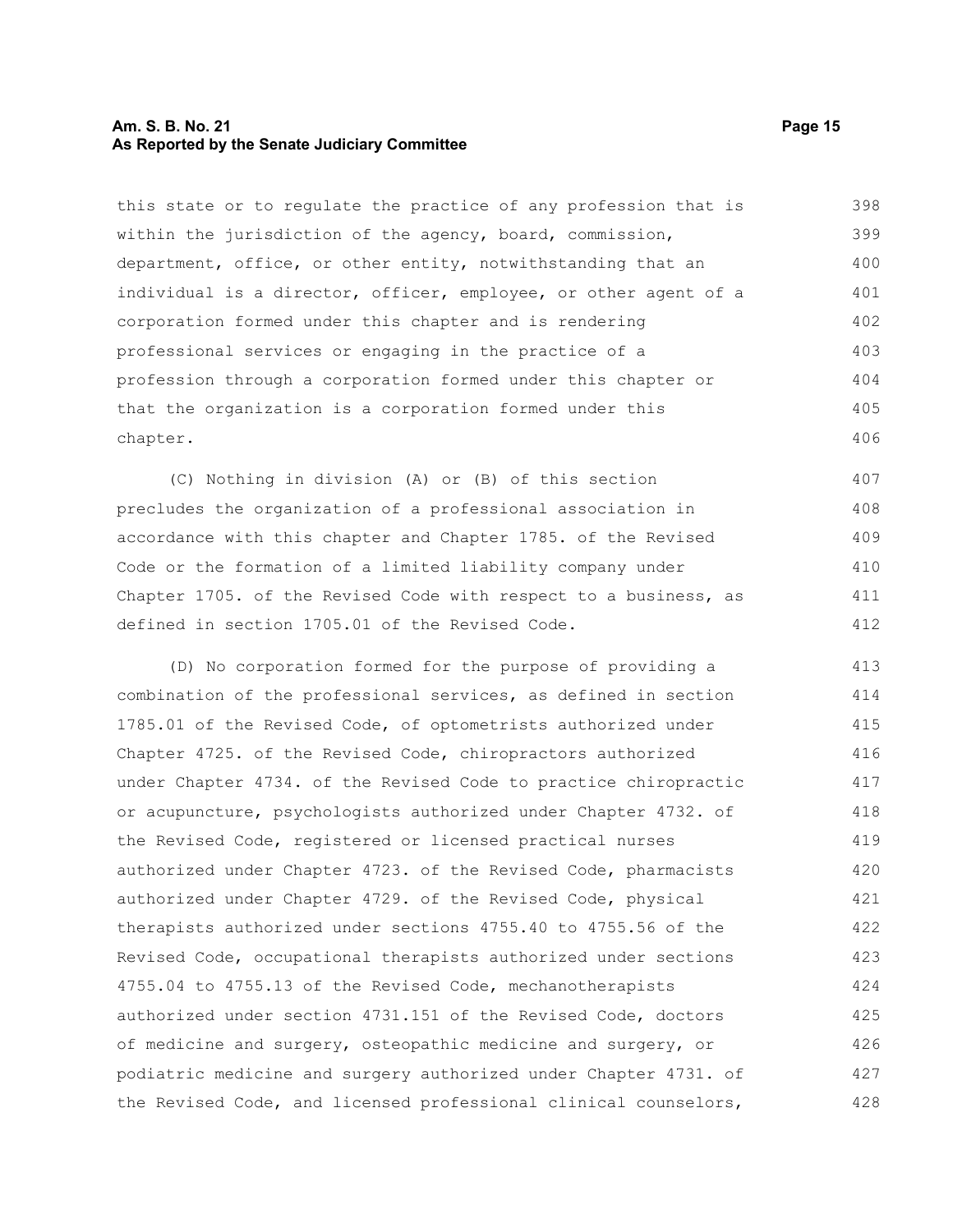#### **Am. S. B. No. 21 Page 16 As Reported by the Senate Judiciary Committee**

licensed professional counselors, independent social workers, social workers, independent marriage and family therapists, or marriage and family therapists authorized under Chapter 4757. of the Revised Code shall control the professional clinical judgment exercised within accepted and prevailing standards of practice of a licensed, certificated, or otherwise legally authorized optometrist, chiropractor, chiropractor practicing acupuncture through the state chiropractic board, psychologist, nurse, pharmacist, physical therapist, occupational therapist, mechanotherapist, doctor of medicine and surgery, osteopathic medicine and surgery, or podiatric medicine and surgery, licensed professional clinical counselor, licensed professional counselor, independent social worker, social worker, independent marriage and family therapist, or marriage and family therapist in rendering care, treatment, or professional advice to an individual patient. 429 430 431 432 433 434 435 436 437 438 439 440 441 442 443 444

This division does not prevent a hospital, as defined in section 3727.01 of the Revised Code, insurer, as defined in section 3999.36 of the Revised Code, or intermediary organization, as defined in section 1751.01 of the Revised Code, from entering into a contract with a corporation described in this division that includes a provision requiring utilization review, quality assurance, peer review, or other performance or quality standards. Those activities shall not be construed as controlling the professional clinical judgment of an individual practitioner listed in this division. 445 446 447 448 449 450 451 452 453 454

**Sec. 1701.04.** (A) Any person, singly or jointly with others, and without regard to residence, domicile, or state of incorporation, may form a corporation by signing and filing with the secretary of state articles of incorporation that shall set forth all of the following: 455 456 457 458 459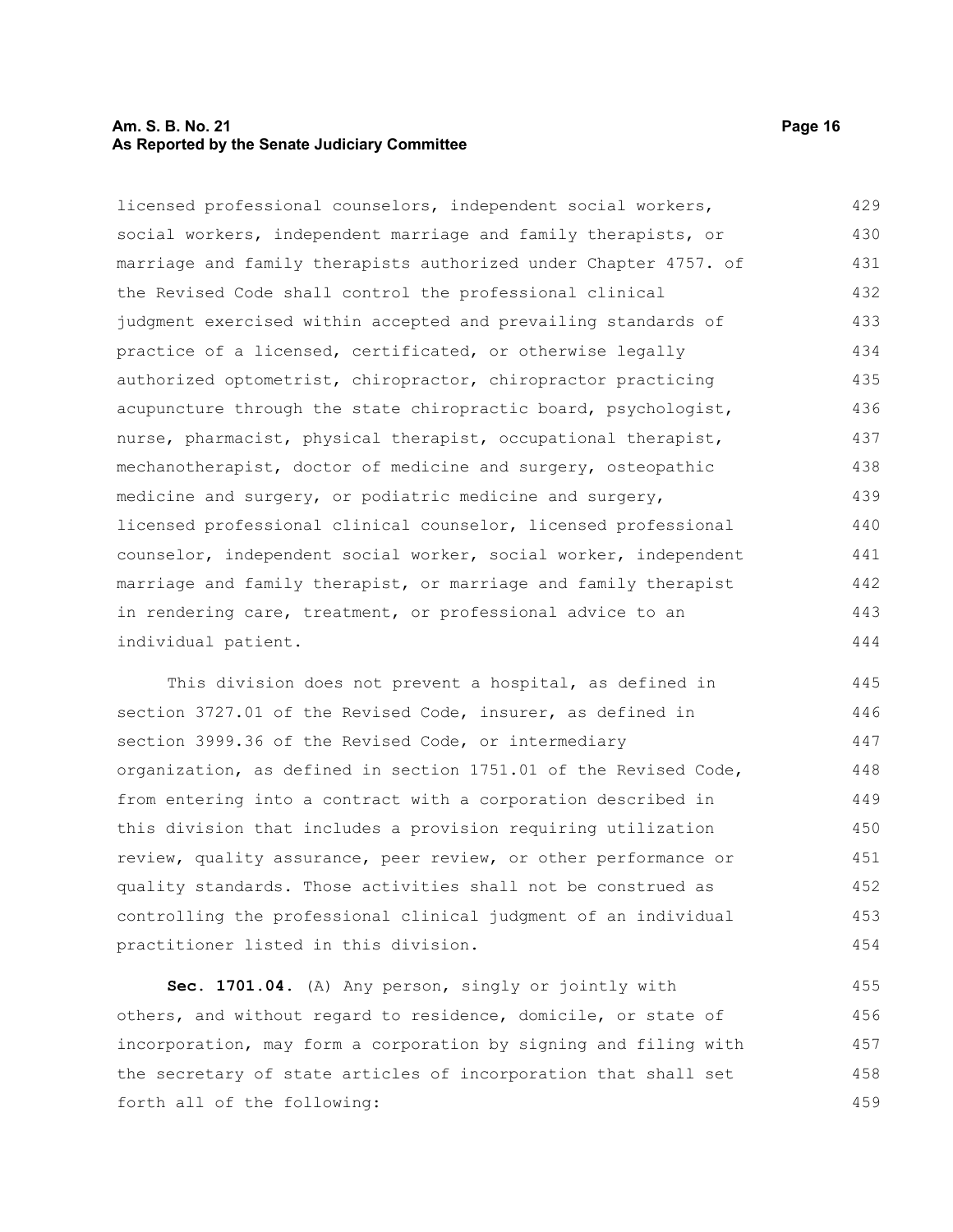#### **Am. S. B. No. 21 Page 17 As Reported by the Senate Judiciary Committee**

(1) The name of the corporation, which shall be in compliance with division (A) of section 1701.05 of the Revised Code; (2) The place in this state where the principal office of the corporation is to be located; (3) The authorized number and the par value per share of shares with par value, and the authorized number of shares without par value, except that the articles of a banking, safe deposit, trust, or insurance corporation shall not authorize shares without par value; the express terms, if any, of the shares; and, if the shares are classified, the designation of each class, the authorized number and par value per share, if any, of the shares of each class, and the express terms of the shares of each class; (4) If the corporation is to have an initial stated capital, the amount of that stated capital. (B) The articles also may set forth any of the following: (1) The names of the individuals who are to serve as initial directors; (2) The purpose or purposes for which the corporation is formed, but in the absence of a statement of the purpose or 460 461 462 463 464 465 466 467 468 469 470 471 472 473 474 475 476 477 478 479 480

purposes or except as expressly set forth in such statement, the purpose for which any corporation is formed is to engage in any lawful act or activity for which a corporation may be formed under this chapter, and all lawful acts and activities of the corporation are within the purposes of the corporation; 481 482 483 484 485

(3) Any priority or other method for balancing the purposes for which the corporation is formed; 486 487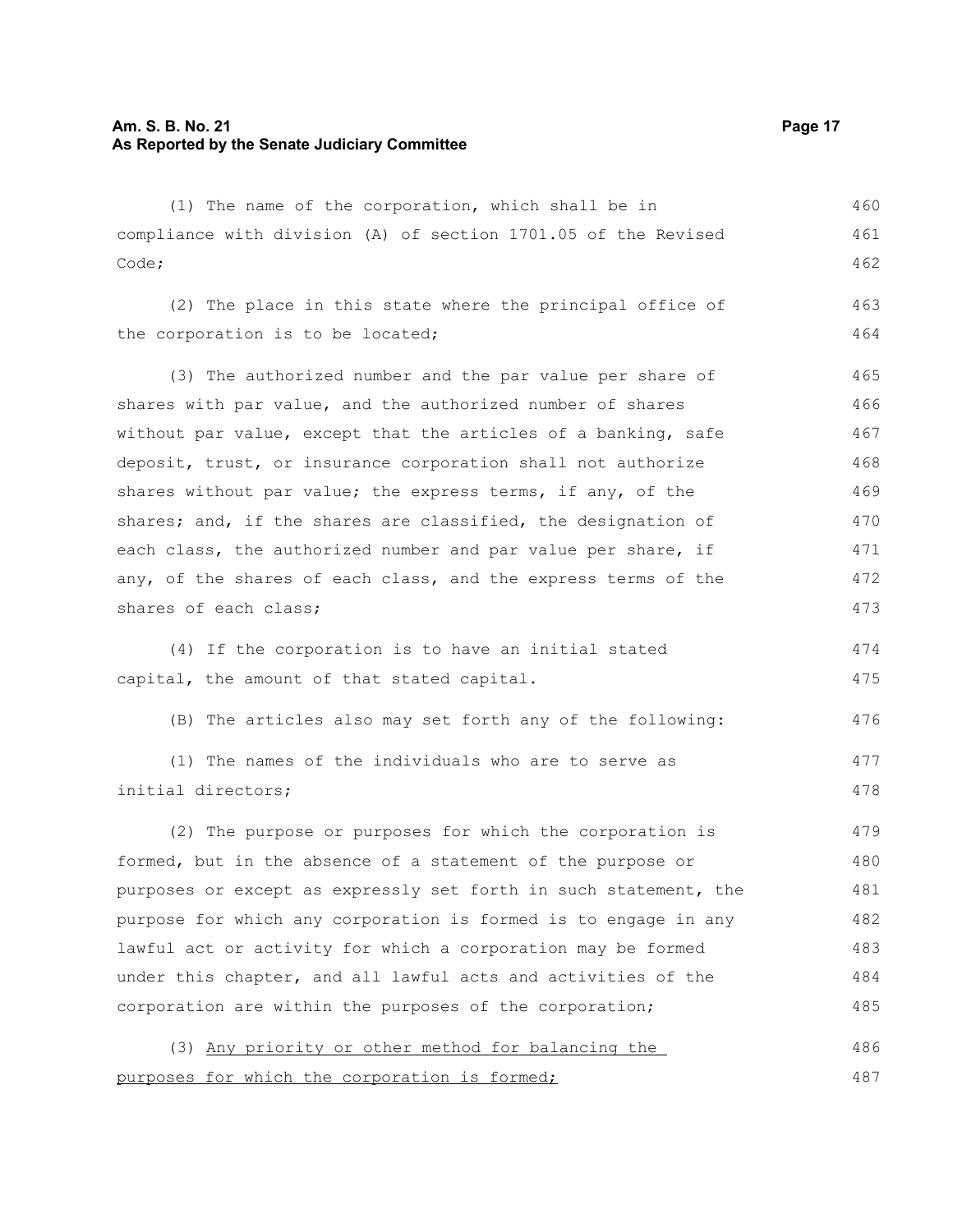#### **Am. S. B. No. 21 Page 18 As Reported by the Senate Judiciary Committee**

(4) Any lawful provision for the purpose of defining, limiting, or regulating the exercise of the authority of the corporation, the incorporators, the directors, the officers, the shareholders, or the holders of any class of shares;  $(4)$  (5) Any provision that may be set forth in the regulations; (5) (6) A provision specifying the period of existence of the corporation if it is to be otherwise than perpetual;  $(6)$   $(7)$  A provision eliminating the right of every shareholder to vote cumulatively in the election of directors;  $(7)$   $(8)$  Any additional provision permitted by this chapter. (C) A written appointment of a statutory agent for the purposes set forth in section 1701.07 of the Revised Code shall be filed with the articles, unless the corporation belongs to one of the classes mentioned in division (O) of that section. (D) The legal existence of the corporation begins upon the filing of the articles or on a later date specified in the articles that is not more than ninety days after filing, and, unless the articles otherwise provide, its period of existence shall be perpetual. **Sec. 1701.05.** (A) Except as provided in this section, and in sections 1701.75, 1701.78, and 1701.82 of the Revised Code, which sections relate to the reorganization, merger, and 488 489 490 491 492 493 494 495 496 497 498 499 500 501 502 503 504 505 506 507 508 509 510 511

(1) It shall end with or include the word or abbreviation "company," "co.," "corporation," "corp.," "incorporated," or 514 515

consolidation of corporations, the corporate name of a domestic

corporation shall comply with all of the following: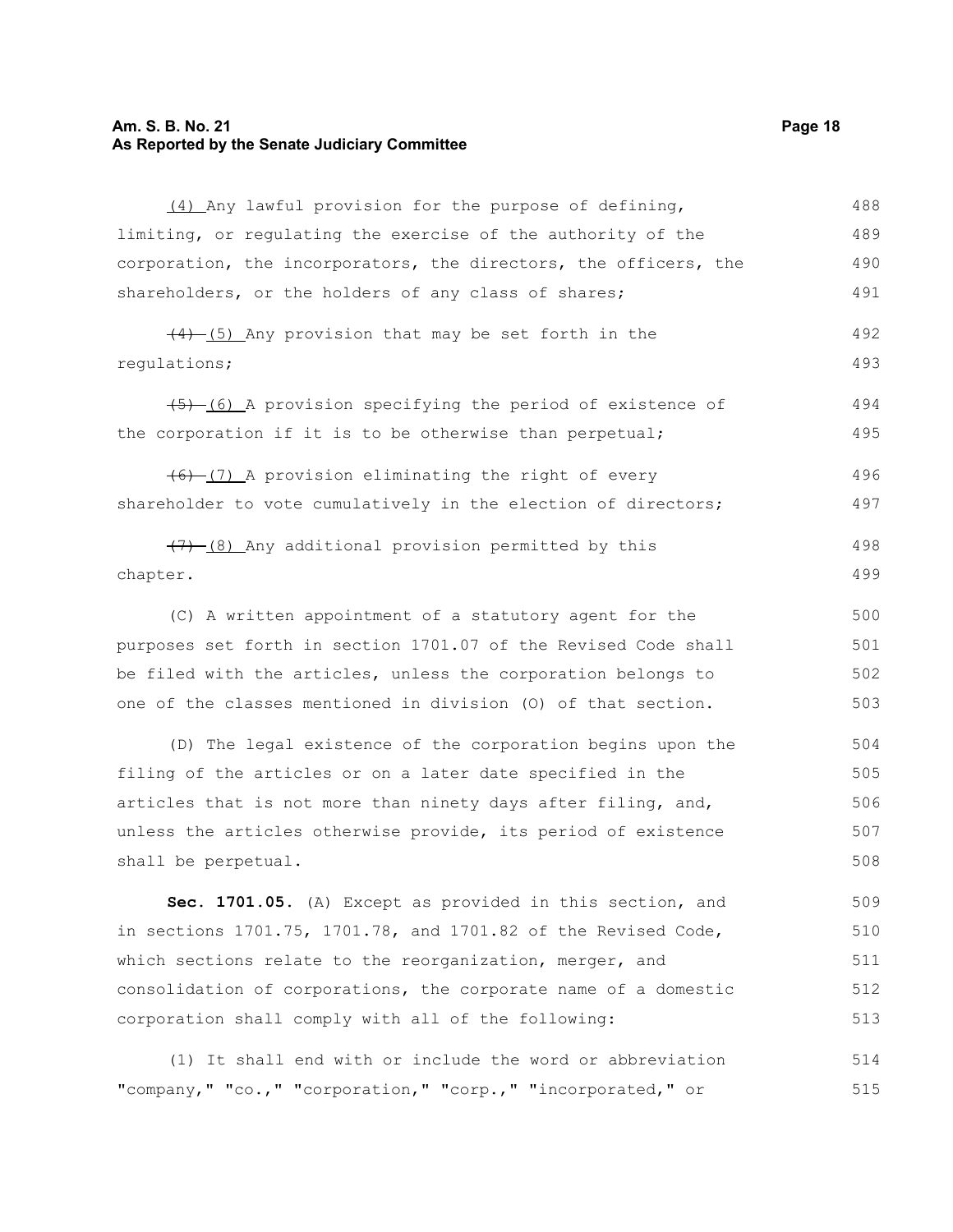"inc." (2) It shall not include the word "benefit" or "b-" in its name as a prefix to "company," "co.," "corporation," "corp," "incorporated," or "inc.," unless the corporation is a benefit corporation or had a name that included such combination of words prior to the effective date of this amendment. (3) It shall be distinguishable upon the records in the office of the secretary of state from all of the following: (a) The name of any other corporation, whether nonprofit or for profit and whether that of a domestic or of a foreign corporation authorized to do business in this state; (b) The name of any limited liability company registered in the office of the secretary of state pursuant to Chapter 1705. of the Revised Code, whether domestic or foreign; (c) The name of any limited liability partnership registered in the office of the secretary of state pursuant to Chapter 1775. or 1776. of the Revised Code, whether domestic or foreign; (d) The name of any limited partnership registered in the office of the secretary of state pursuant to Chapter 1782. of the Revised Code, whether domestic or foreign; (e) Any trade name the exclusive right to which is at the time in question registered in the office of the secretary of state pursuant to Chapter 1329. of the Revised Code.  $(3)$   $(4)$  It shall not contain any language that indicates or implies that the corporation is connected with a government agency of this state, another state, or the United States. (B) The secretary of state shall determine for purposes of 516 517 518 519 520 521 522 523 524 525 526 527 528 529 530 531 532 533 534 535 536 537 538 539 540 541 542 543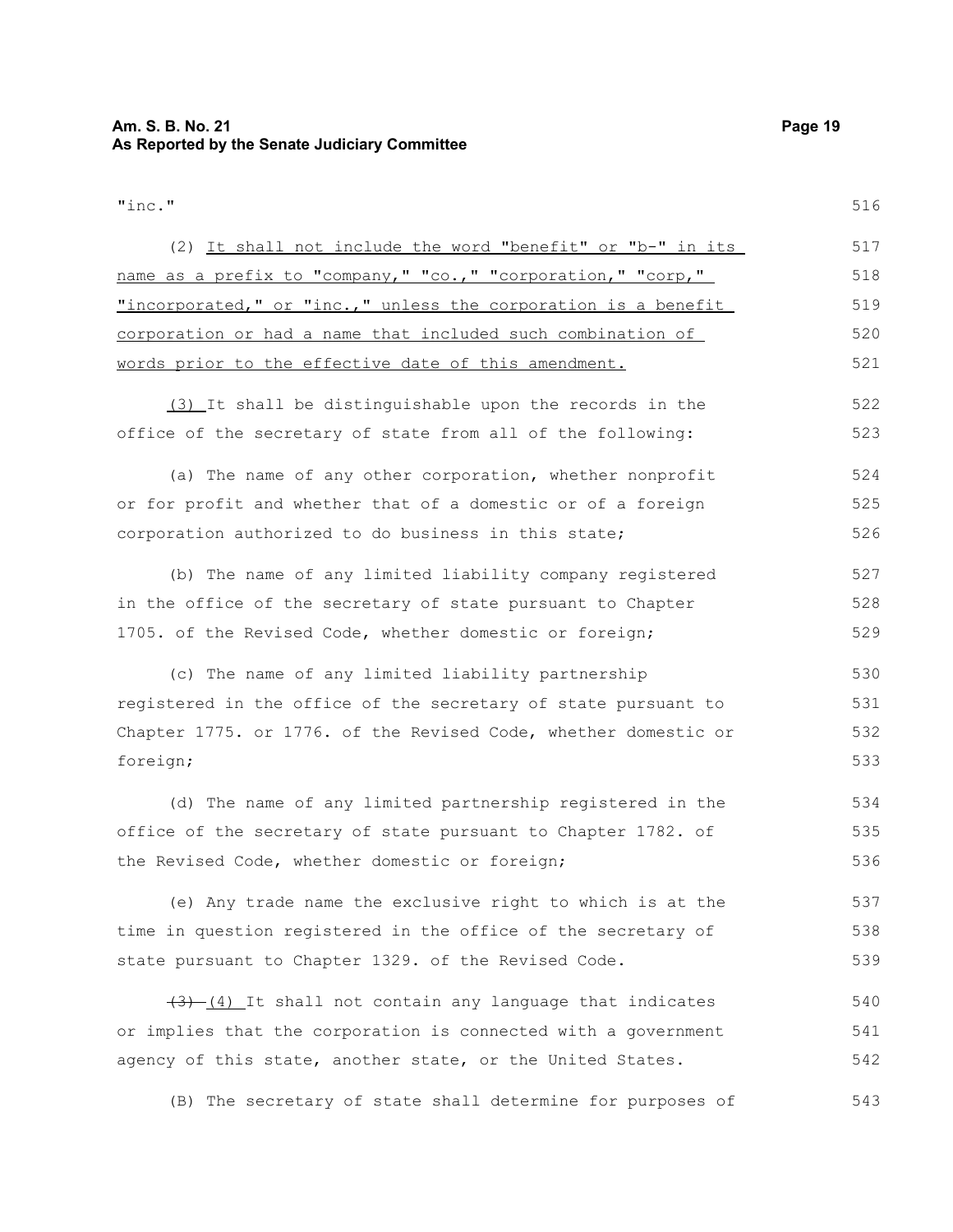#### **Am. S. B. No. 21 Page 20 As Reported by the Senate Judiciary Committee**

this section whether a name is "distinguishable" from another name upon the secretary of state's records. Without excluding other names that may not constitute distinguishable names in this state, a name is not considered distinguishable from another name for purposes of this section solely because it differs from the other name in only one or more of the following manners: 544 545 546 547 548 549 550

(1) The use of the word "corporation," "company," "incorporated," "limited," or any abbreviation of any of those words; 551 552 553

(2) The use of any article, conjunction, contraction, abbreviation, or punctuation; 554 555

(3) The use of a different tense or number of the same word. 556 557

(C) A corporation may apply to the secretary of state for authorization to use a name that is not distinguishable upon the secretary of state's records from the name of any other corporation, limited liability company, limited liability partnership, or limited partnership, or from a registered trade name, if there also is filed in the office of the secretary of state, on a form prescribed by the secretary of state, the consent of the other entity or, in the case of a registered trade name, the person in whose name is registered the exclusive right to use the name, which consent is evidenced in a writing signed by any authorized officer or any authorized representative of the other entity or person. 558 559 560 561 562 563 564 565 566 567 568 569

(D) In case of judicial sale or judicial transfer, by sale or transfer of good will or otherwise, of the right to use the name of a corporation, whether nonprofit or for profit, and 570 571 572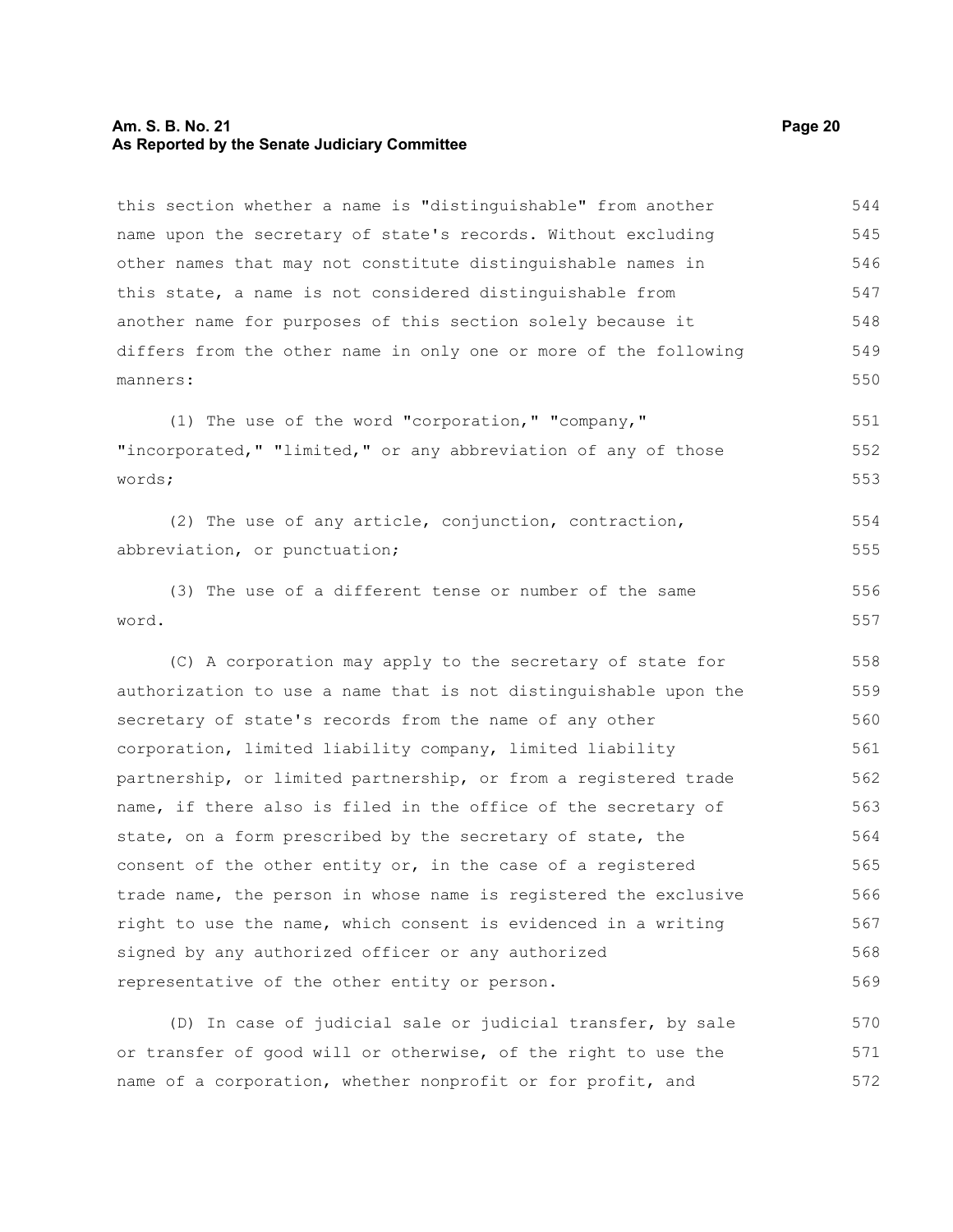#### **Am. S. B. No. 21 Page 21 As Reported by the Senate Judiciary Committee**

whether that of a domestic corporation or of a foreign corporation authorized to exercise its corporate privileges in this state or to do business in this state, the secretary of state, at the instance of the purchaser or transferee of such right, shall accept for filing articles of a corporation with a name the same as or similar to the name of such other corporation, if there also is filed in the office of the secretary of state a certified copy of the decree or order of court confirming or otherwise evidencing the purchase or transfer. 573 574 575 576 577 578 579 580 581 582

(E) Any person who wishes to reserve a name for a proposed new corporation, or any corporation intending to change its name, may submit to the secretary of state a written application, on a form prescribed by the secretary of state, for the exclusive right to use a specified name as the name of a corporation. If the secretary of state finds that, under this section, the specified name is available for such use, the secretary of state shall file the application and, from the date of the filing, the applicant shall have the exclusive right for one hundred eighty days to use the specified name as the name of a corporation, counting the date of such filing as the first of one hundred eighty days. The right so obtained may be transferred by the applicant or other holder thereof by the filing in the office of the secretary of state of a written transfer, on a form prescribed by the secretary of state, stating the name and address of the transferee. 583 584 585 586 587 588 589 590 591 592 593 594 595 596 597 598

**Sec. 1701.38.** (A) At the annual meeting of shareholders, or the meeting held in lieu of it, every corporation, except a banking corporation, shall lay before the shareholders financial statements, which may be consolidated, and, as applicable, written statements or reports, consisting of: 599 600 601 602 603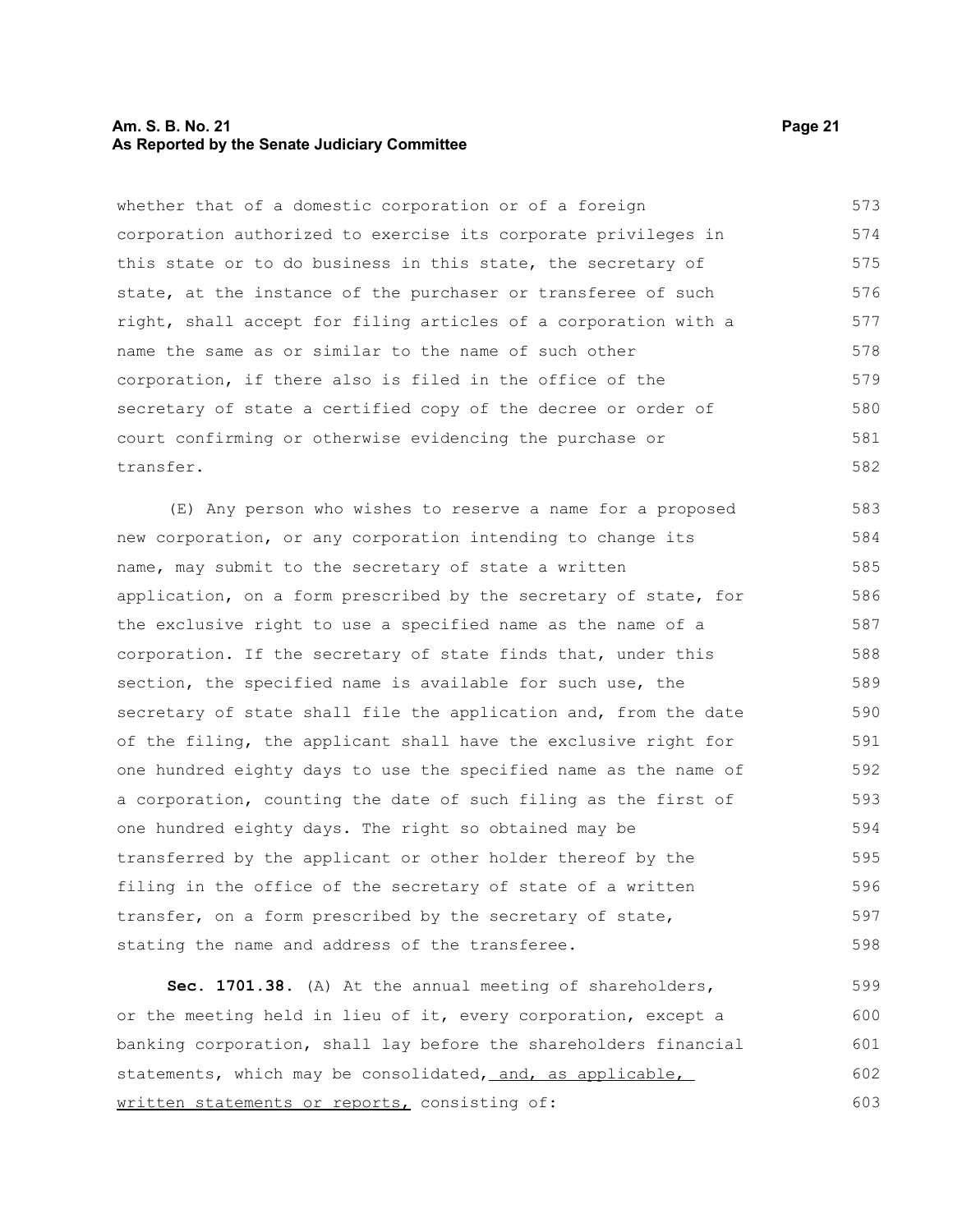#### **Am. S. B. No. 21 Page 22 As Reported by the Senate Judiciary Committee**

(1) A balance sheet containing a summary of the assets, liabilities, stated capital, if any, and surplus (showing separately any capital surplus arising from unrealized appreciation of assets, other capital surplus, and earned surplus) as of the end of the corporation's most recent fiscal year, except that, if consolidated financial statements are laid before the shareholders, the consolidated balance sheet shall show separately or disclose by a note the amount of consolidated surplus that does not constitute under the Revised Code earned surplus of the corporation or any of its subsidiaries and that is not classified as stated capital or capital surplus on the consolidated balance sheet; 604 605 606 607 608 609 610 611 612 613 614 615

(2) A statement of profit and loss and surplus, including a summary of profits, dividends or distributions paid, and other changes in the surplus accounts, for the period commencing with the date marking the end of the period for which the last preceding statement of profit and loss required under this section was made and ending with the date of the balance sheet or, in the case of the first statement of profit and loss, for the period commencing with the date of incorporation of the corporation and ending with the date of the balance sheet; 616 617 618 619 620 621 622 623 624

(3) If the corporation is a benefit corporation, any written statement or report required by the articles, regulations, or a written agreement of the benefit corporation concerning the beneficial purposes of the benefit corporation and the activities of the benefit corporation toward those beneficial purposes and related provisions set forth in the corporation's articles. 625 626 627 628 629 630 631

(B) The financial statements shall have appended to them an opinion signed by the president or a vice-president or the 632 633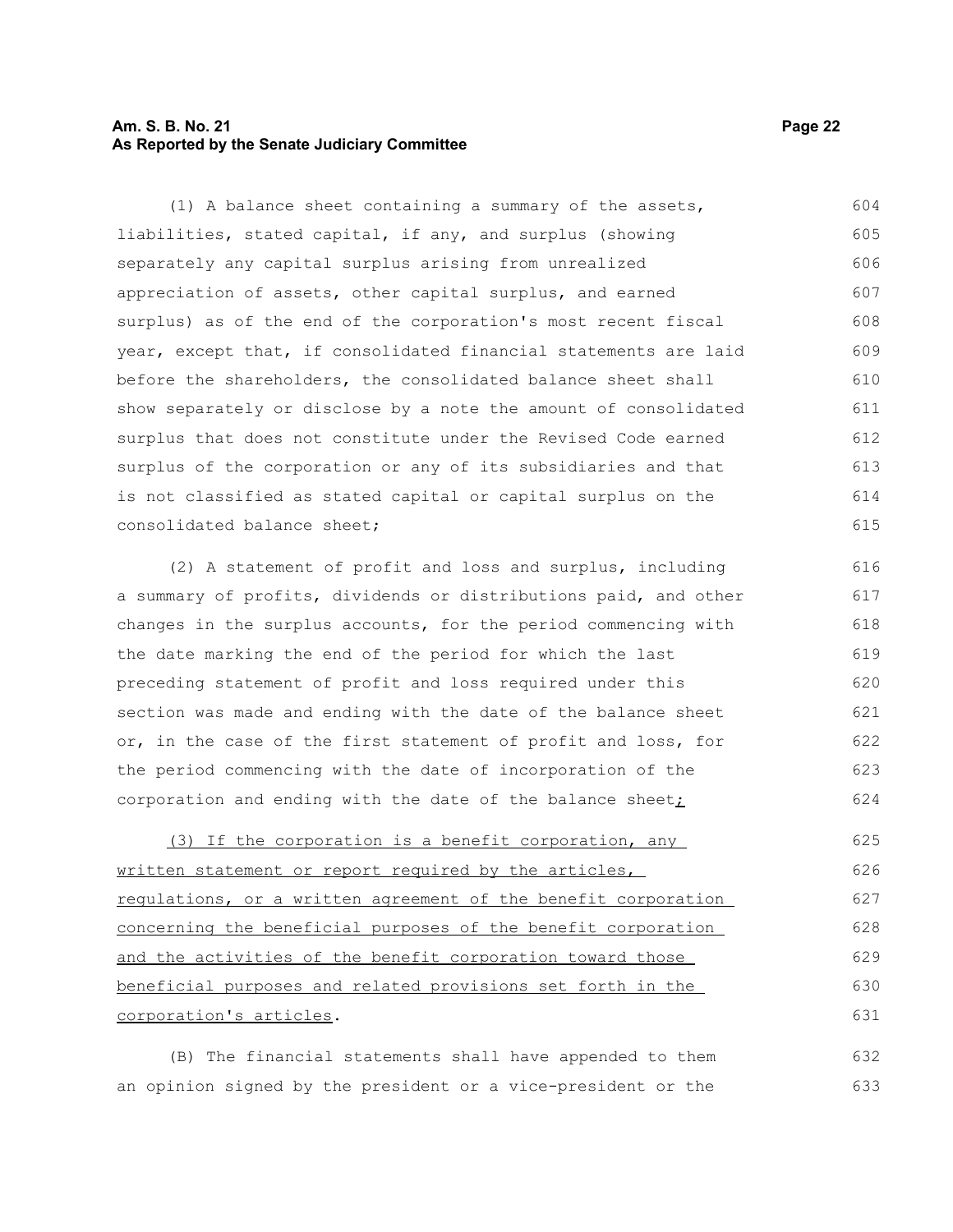#### **Am. S. B. No. 21 Page 23 As Reported by the Senate Judiciary Committee**

treasurer or an assistant treasurer of the corporation or by a public accountant or firm of public accountants to the effect that the financial statement presents fairly the financial position of the corporation and the results of its operations in conformity with generally accepted accounting principles applied on a basis consistent with that of the preceding period, or to the effect that the financial statements have been prepared on the basis of accounting practices and principles that are reasonable in the circumstances. (C) Upon request of any shareholder made in writing or by any other means of communication authorized by the corporation prior to the date of the meeting described in division (A) of this section, the corporation shall send a copy of the any financial statements, written statements, and reports, as applicable, laid or to be laid before the shareholders at the meeting to the shareholder by mail, overnight delivery service, or any other means of communication authorized by the shareholder to whom the copy is sent on or before the later of the following: (1) The fifth day after the receipt of the written request; (2) The earlier of the following: (a) The fifth day before the date of the meeting; (b) The fifth day after the expiration of four months from the date of the balance sheet described in division (A)(1) of this section. (D) If the meeting described in division (A) of this section is to be held solely by means of communications equipment, the corporation shall make the financial statements, 634 635 636 637 638 639 640 641 642 643 644 645 646 647 648 649 650 651 652 653 654 655 656 657 658 659 660 661 662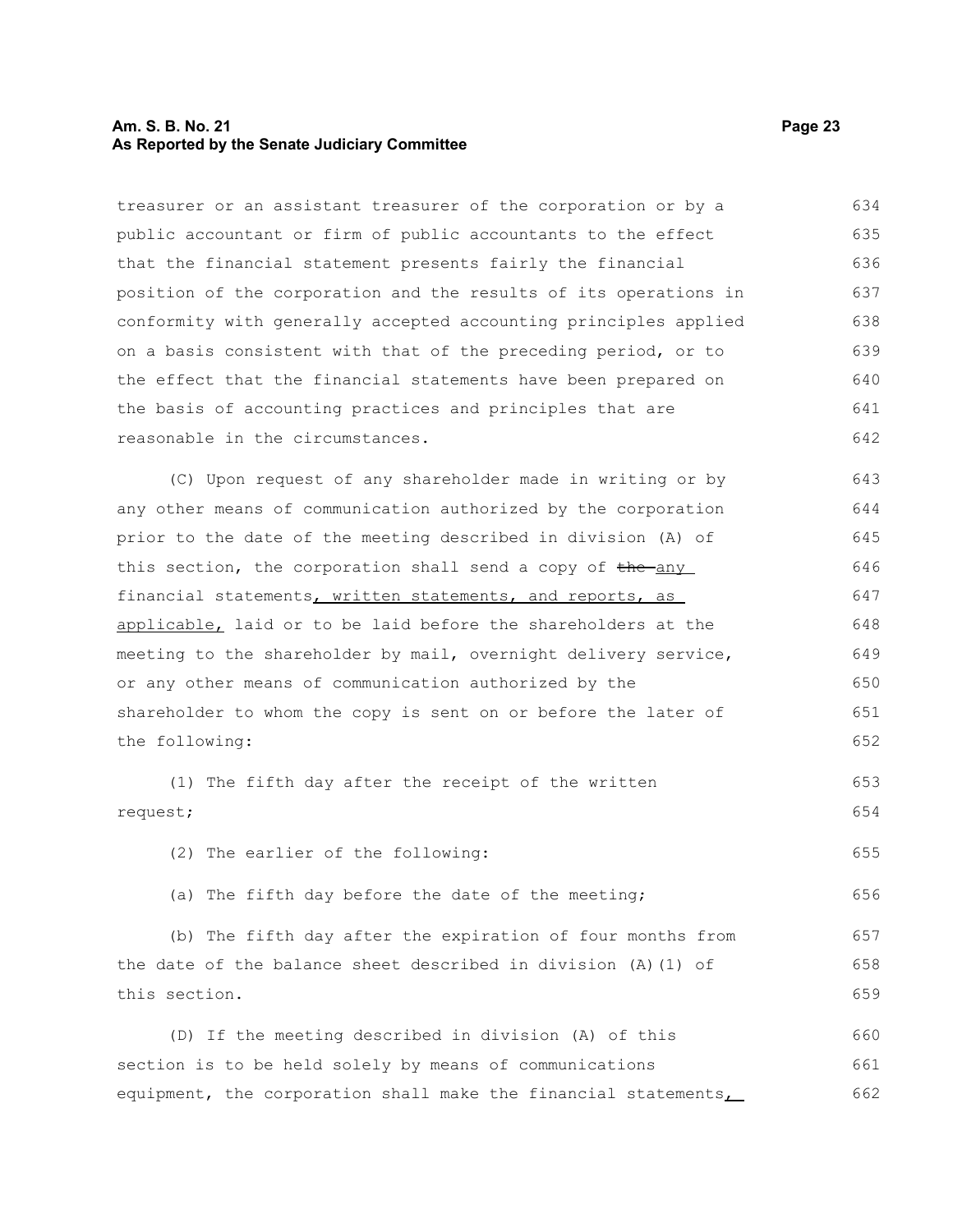#### **Am. S. B. No. 21 Page 24 As Reported by the Senate Judiciary Committee**

written statements, and reports described in that division, as applicable, open to the examination of any shareholder or proxyholder during the whole time of the meeting on a reasonably accessible electronic network. The directors may adopt guidelines and procedures to permit the corporation to verify that any person accessing the financial statements, written statements, or reports is a shareholder or proxyholder. 663 664 665 666 667 668 669

**Sec. 1701.59.** (A) Except where the law, the articles, or the regulations require action to be authorized or taken by shareholders, all of the authority of a corporation shall be exercised by or under the direction of its directors. For their own government, the directors may adopt bylaws that are not inconsistent with the articles or the regulations. The selection of a time frame for the achievement of corporate goals shall be the responsibility of the directors. 670 671 672 673 674 675 676 677

(B) A director shall perform the director's duties as a director, including the duties as a member of any committee of the directors upon which the director may serve, in good faith, in a manner the director reasonably believes to be in or not opposed to the best interests of the corporation, and with the care that an ordinarily prudent person in a like position would use under similar circumstances. A director serving on a committee of directors is acting as a director. 678 679 680 681 682 683 684 685

(C) In performing a director's duties, a director is entitled to rely on information, opinions, reports, or statements, including financial statements and other financial data, that are prepared or presented by any of the following: 686 687 688 689

(1) One or more directors, officers, or employees of the corporation who the director reasonably believes are reliable and competent in the matters prepared or presented; 690 691 692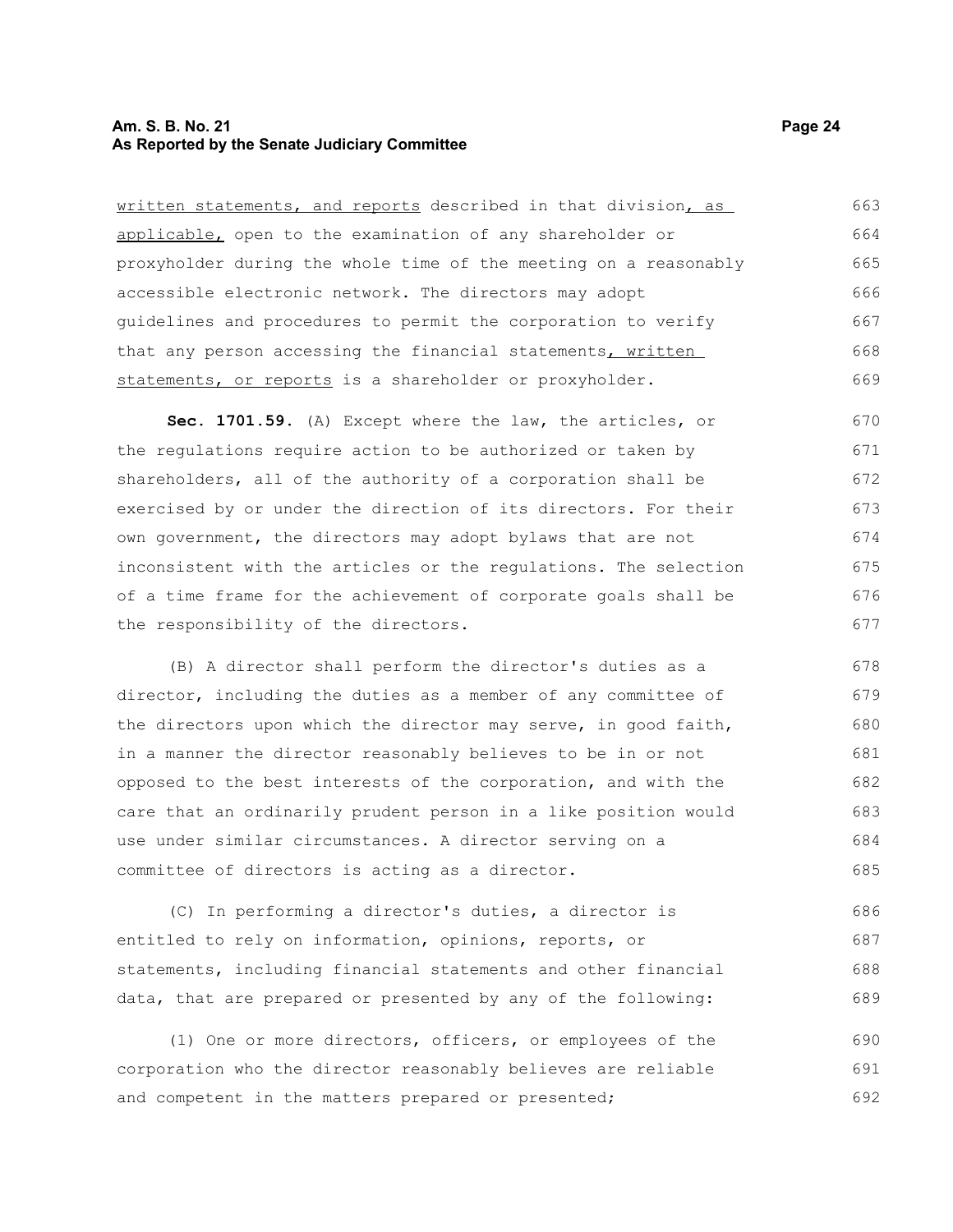#### **Am. S. B. No. 21 Page 25 As Reported by the Senate Judiciary Committee**

(2) Counsel, public accountants, or other persons as to matters that the director reasonably believes are within the person's professional or expert competence; 693 694 695

(3) A committee of the directors upon which the director does not serve, duly established in accordance with a provision of the articles or the regulations, as to matters within its designated authority, which committee the director reasonably believes to merit confidence. 696 697 698 699 700

(D) For purposes of division (B) of this section, the following apply:

(1) A director shall not be found to have violated the director's duties under division (B) of this section unless it is proved by clear and convincing evidence that the director has not acted in good faith, in a manner the director reasonably believes to be in or not opposed to the best interests of the corporation, or with the care that an ordinarily prudent person in a like position would use under similar circumstances, in any action brought against a director, including actions involving or affecting any of the following:

(a) A change or potential change in control of the corporation, including a determination to resist a change or potential change in control made pursuant to division (F)(7) of section 1701.13 of the Revised Code; 712 713 714 715

(b) A termination or potential termination of the director's service to the corporation as a director; 716 717

(c) The director's service in any other position or relationship with the corporation. 718 719

(2) A director shall not be considered to be acting in good faith if the director has knowledge concerning the matter 720 721

701 702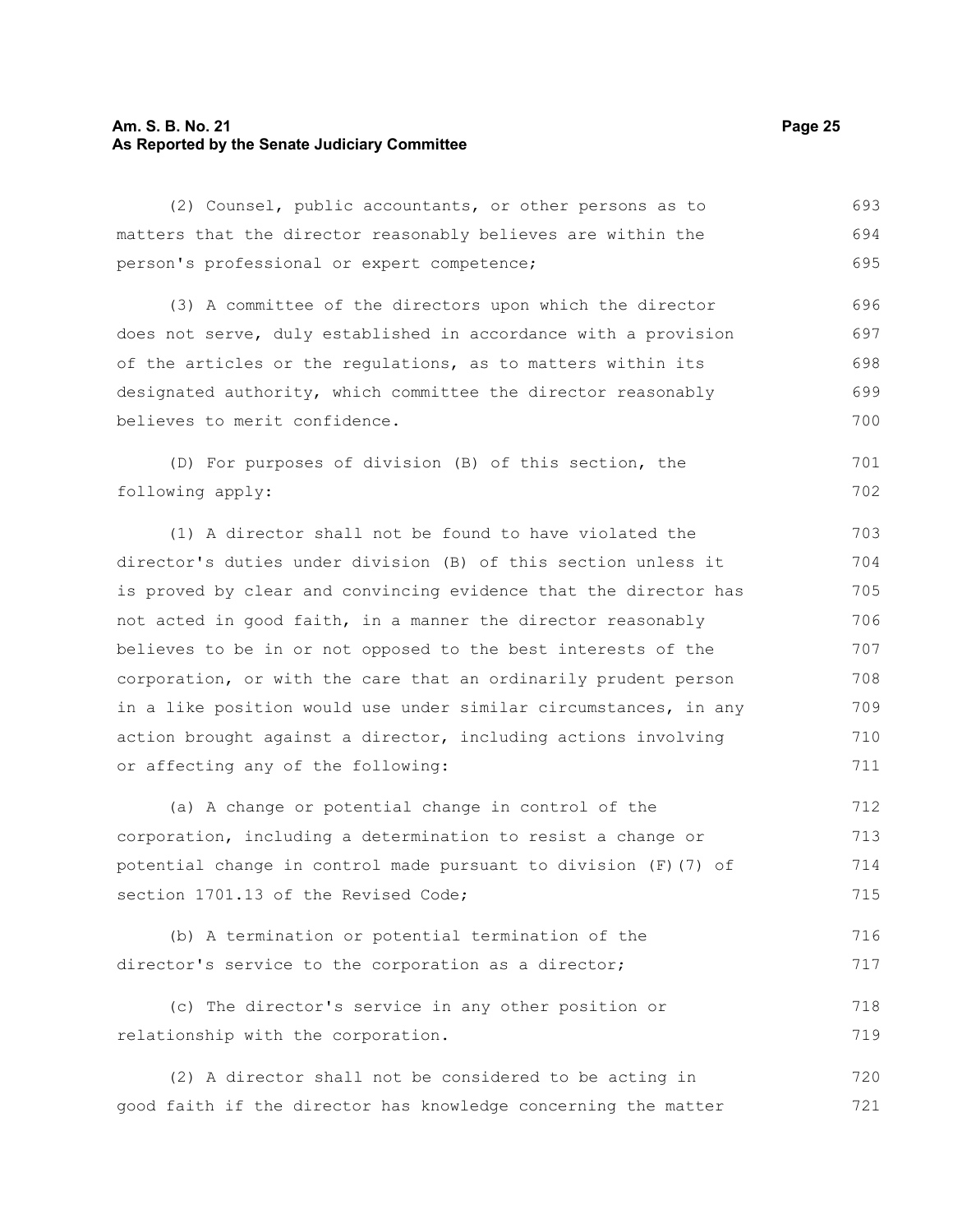#### **Am. S. B. No. 21 Page 26 As Reported by the Senate Judiciary Committee**

in question that would cause reliance on information, opinions, reports, or statements that are prepared or presented by the persons described in divisions  $(C)$  (1) to (3) of this section to be unwarranted. 722 723 724 725

(3) A director's duties under division (B) of this section are not owed by a director of a benefit corporation to a person who is a beneficiary of a beneficial purpose of the benefit corporation based solely on the status of that person as a beneficiary. 726 727 728 729 730

(4) Nothing contained in this division limits relief available under section 1701.60 of the Revised Code. 731 732

(E) A director shall be liable in damages for any action that the director takes or fails to take as a director only if it is proved by clear and convincing evidence in a court of competent jurisdiction that the director's action or failure to act involved an act or omission undertaken with deliberate intent to cause injury to the corporation or undertaken with reckless disregard for the best interests of the corporation. Nothing contained in this division affects the liability of directors under section 1701.95 of the Revised Code or limits relief available under section 1701.60 of the Revised Code. This division does not apply if, and only to the extent that, at the time of a director's act or omission that is the subject of complaint, the articles or the regulations of the corporation state by specific reference to this division that the provisions of this division do not apply to the corporation. 733 734 735 736 737 738 739 740 741 742 743 744 745 746 747

(F) For purposes of this section, a director, in determining what the director reasonably believes to be in the best interests of the corporation, shall consider the interests of the corporation's shareholders and any beneficial purposes 748 749 750 751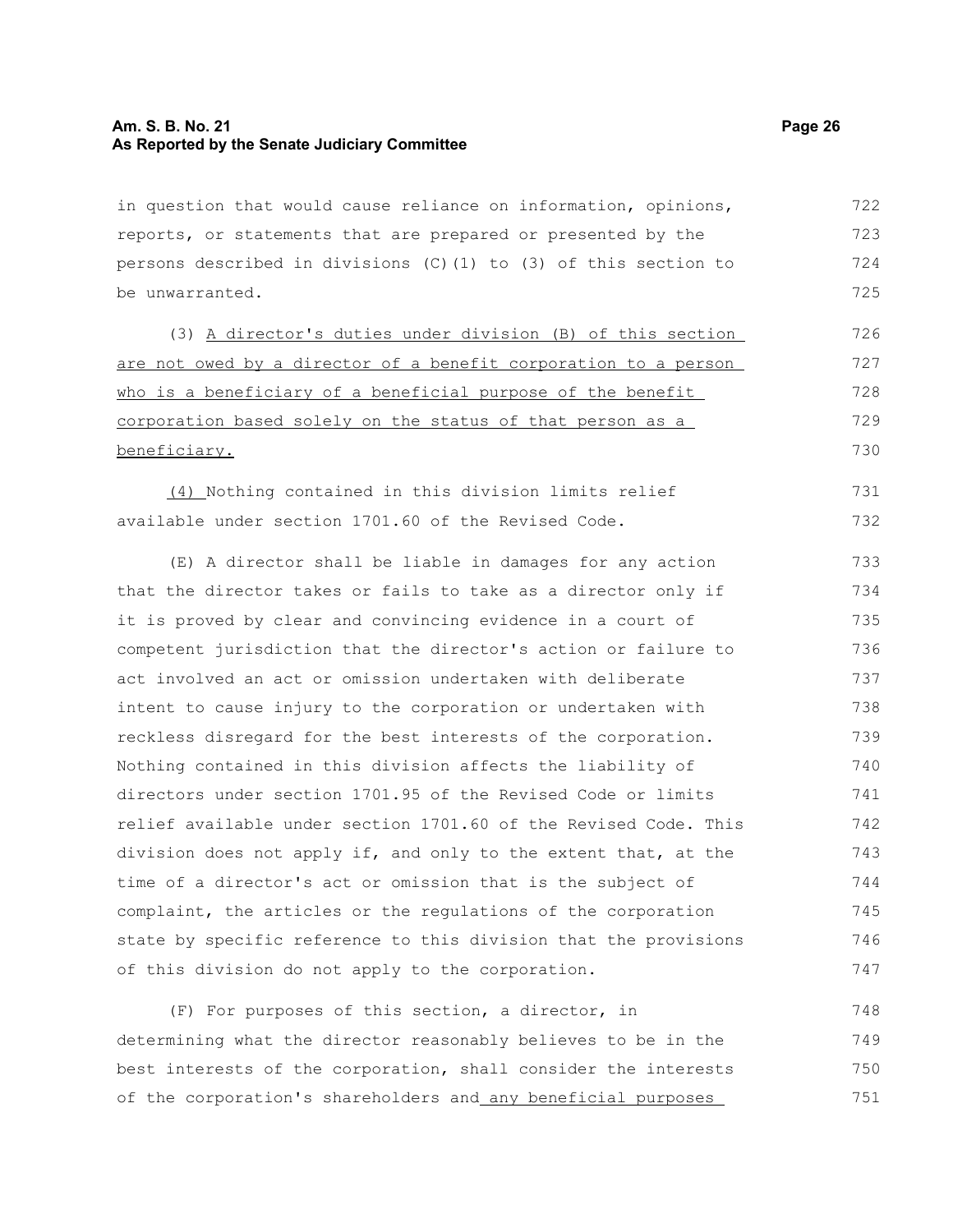## **Am. S. B. No. 21 Page 27 As Reported by the Senate Judiciary Committee**

| and related provisions set forth in the corporation's articles.  | 752 |
|------------------------------------------------------------------|-----|
| The director shall consider any priority among purposes provided | 753 |
| in the corporation's articles and shall consider any other       | 754 |
| method for balancing the purposes of the corporation that is set | 755 |
| forth in the corporation's articles. In addition, the director   | 756 |
| may, in the director's discretion, may consider any of the       | 757 |
| following:                                                       | 758 |
| (1) The interests of the corporation's employees,                | 759 |
| suppliers, creditors, and customers;                             | 760 |
| (2) The economy of the state and nation;                         | 761 |
| (3) Community and societal considerations;                       | 762 |
| (4) The long-term as well as short-term interests of the         | 763 |
| corporation and its shareholders, including the possibility that | 764 |
| these interests or any beneficial purpose set forth in the       | 765 |
| corporation's articles may be best served by the continued       | 766 |
| independence of the corporation.                                 | 767 |
| (G) Nothing contained in division (D) or (E) of this             | 768 |
| section affects the duties of either of the following:           | 769 |
| (1) A director who acts in any capacity other than the           | 770 |
| director's capacity as a director;                               | 771 |
| (2) A director of a corporation that does not have issued        | 772 |
| and outstanding shares that are listed on a national securities  | 773 |
| exchange or are regularly quoted in an over-the-counter market   | 774 |
| by one or more members of a national or affiliated securities    | 775 |
| association, who votes for or assents to any action taken by the | 776 |
| directors of the corporation that, in connection with a change   | 777 |
| in control of the corporation, directly results in the holder or | 778 |
| holders of a majority of the outstanding shares of the           | 779 |
| corporation receiving a greater consideration for their shares   | 780 |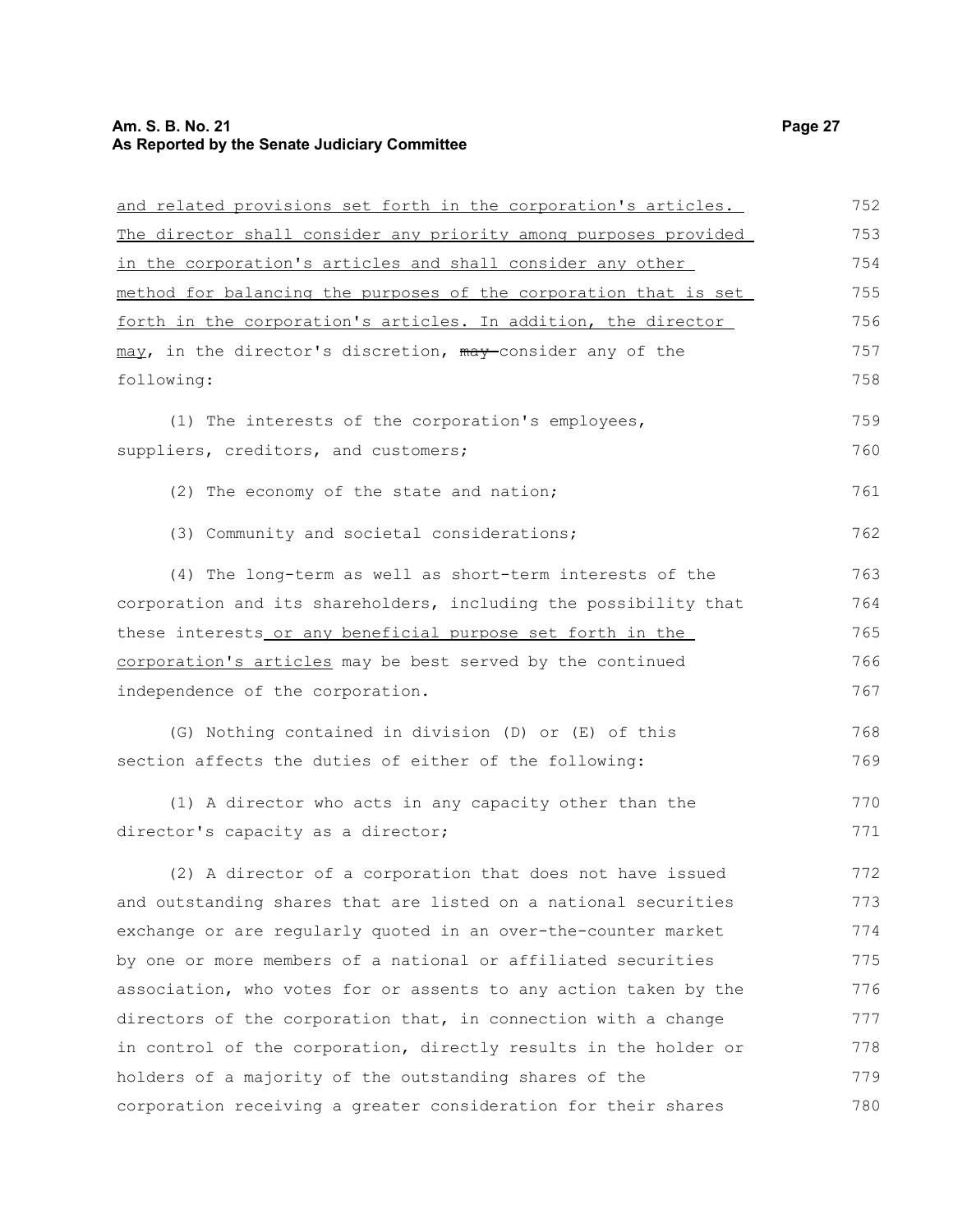#### **Am. S. B. No. 21 Page 28 As Reported by the Senate Judiciary Committee**

than other shareholders. **Sec. 1701.591.** (A) In order to qualify as a close corporation agreement under this section, the agreement shall meet the following requirements: (1) Every person who is a shareholder of the corporation at the time of the agreement's adoption, whether or not entitled to vote, shall have assented to the agreement in writing; (2) The agreement shall be set forth in the articles, the regulations, or another written instrument; (3) The agreement shall include a statement that it is to be governed by this section. (B) A close corporation agreement that is not set forth in the articles or the regulations shall be entered in the record of minutes of the proceedings of the shareholders of the corporation and shall be subject to the provisions of division (C) of section 1701.92 of the Revised Code. (C) Irrespective of any other provisions of this chapter, but subject to division (D)(2) of this section, a close corporation agreement may contain provisions, which shall be binding on the corporation and all of its shareholders, 782 783 784 785 786 787 788 789 790 791 792 793 794 795 796 797 798 799 800

regulating any aspect of the internal affairs of the corporation or the relations of the shareholders among themselves, including the following: 801 802 803

(1) Regulation of the management of the business and affairs of the corporation; 804 805

(2) The right of one or more shareholders to dissolve the corporation at will or on the occurrence of a specified event or contingency; 806 807 808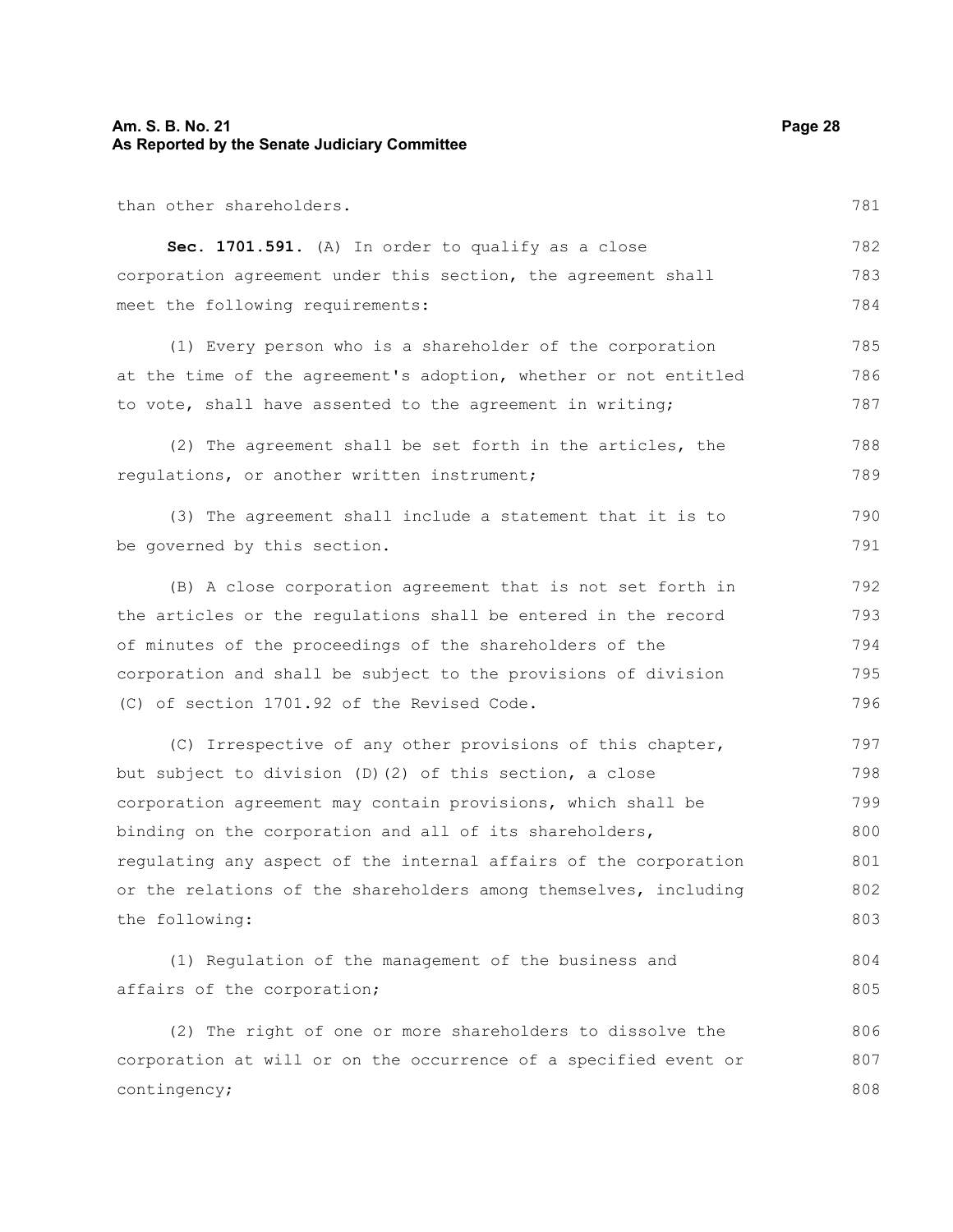#### **Am. S. B. No. 21 Page 29 As Reported by the Senate Judiciary Committee**

(3) The obligation to vote the shares of a person as specified, or voting requirements, including the requirement of the affirmative vote or approval of all shareholders or of all directors, which voting requirements need not appear in the articles unless the close corporation agreement is set forth in the articles; (4) The designation of the persons who shall be the officers or directors of the corporation; (5) The authority of any individual who holds more than one office of the corporation to execute, acknowledge, or certify in more than one capacity any instrument required to be executed, acknowledged, or certified by the holders of two or more offices; (6) The terms and conditions of employment of an officer or employee of the corporation without regard to the period of employment; (7) The declaration and payment of dividends or distributions or the division of profits; (8) Elimination of the board of directors, restrictions upon the exercise by directors of their authority, or delegation to one or more shareholders or other persons of all or part of the authority of the directors; (9) Conferring on any shareholder or agent of a shareholder the absolute right, without the necessity of stating any purpose, to examine and copy during usual business hours any of the corporation's records or documents to which reference is made in section 1701.37 of the Revised Code; 809 810 811 812 813 814 815 816 817 818 819 820 821 822 823 824 825 826 827 828 829 830 831 832 833 834 835

(10) Prohibition of or limitation upon the issuance or sale by the corporation of any of its shares, including treasury 836 837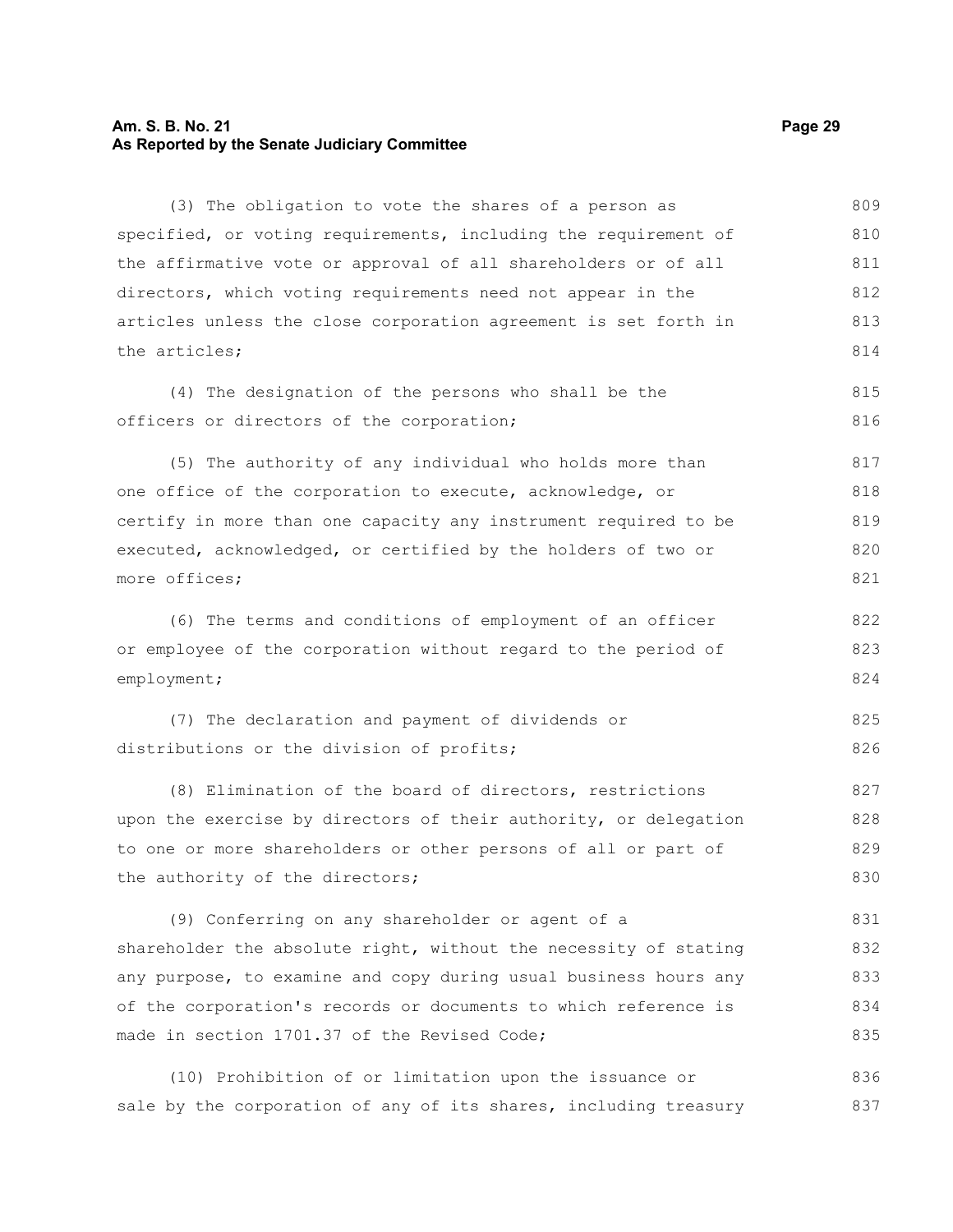#### **Am. S. B. No. 21 Page 30 As Reported by the Senate Judiciary Committee**

shares, without the affirmative vote or approval of the holders of all or a proportion of the outstanding shares or unless other specified terms and conditions are met; 838 839 840

(11) Arbitration of issues on which the shareholders are deadlocked in voting power or on which the directors or other parties managing the corporation are deadlocked; 841 842 843

(12) Dispensing with the annual meeting of shareholders unless a shareholder, by written notice to the president or secretary either by personal delivery or by mail within thirty days after the end of the most recent fiscal year of the corporation, requests that the meeting be held. 844 845 846 847 848

(D) Except as may be necessary to give effect to divisions (C)(3),  $(5)$ ,  $(8)$ ,  $(9)$ , and  $(12)$  and division  $(I)$  of this section, any provision of a close corporation agreement that does either of the following shall be invalid: 849 850 851 852

(1) Eliminates the filing with the secretary of state of any document required under this chapter or changes the required form or content of the document:

(2) Waives or alters the effect of any of the provisions of section 1701.03, 1701.18, 1701.24, 1701.25, 1701.30, 1701.31, 1701.32, 1701.33, 1701.35, 1701.37, 1701.38, 1701.39, 1701.591, 1701.91, 1701.93, 1701.94, 1701.95, or the first sentence of section 1701.64 of the Revised Code. 856 857 858 859 860

Unless otherwise provided in the close corporation agreement, the invalidity of a provision pursuant to this division does not affect the validity of the remainder of the agreement. 861 862 863 864

Any certificate that is required to be filed with the secretary of state with respect to the authorization or taking 865 866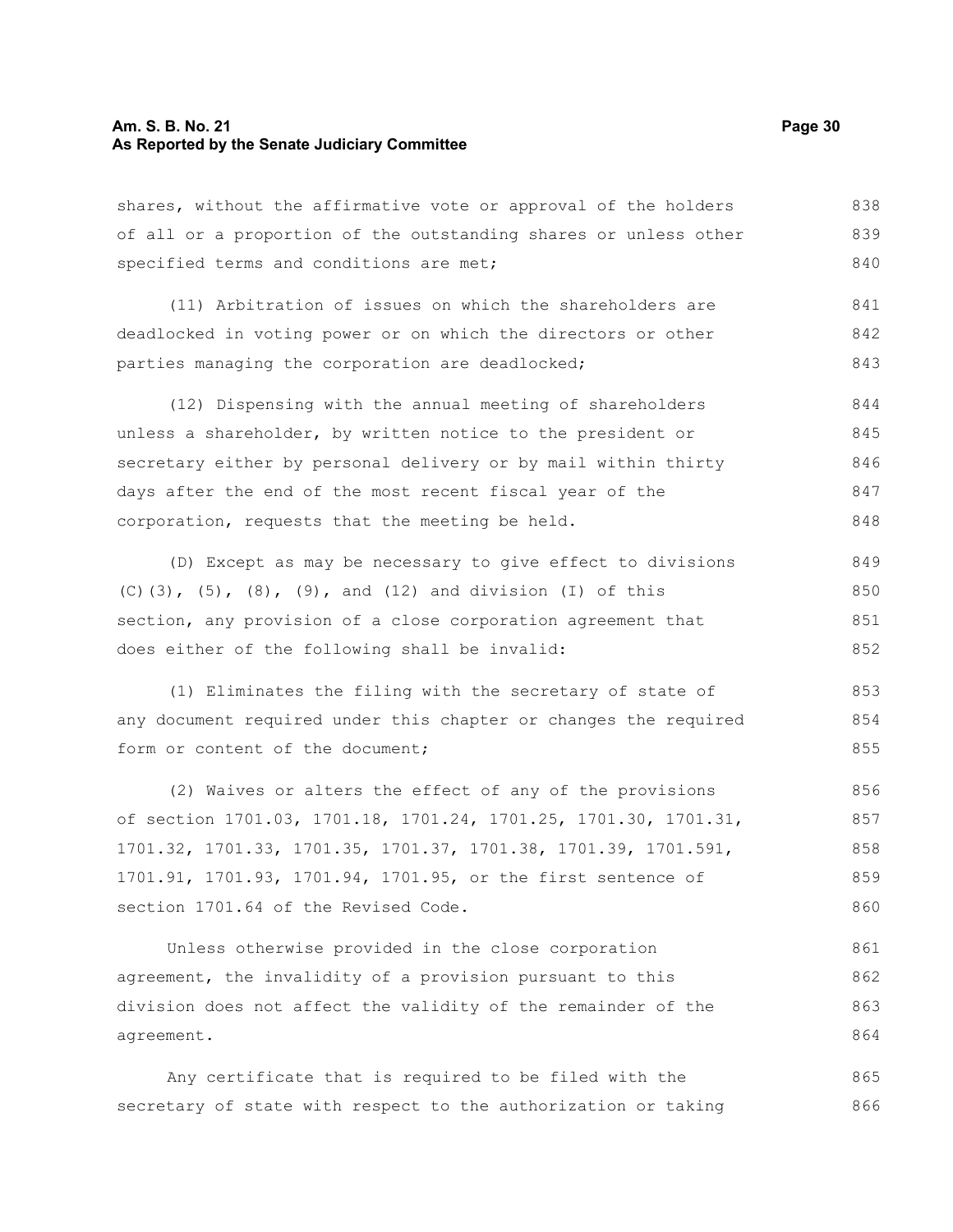#### **Am. S. B. No. 21 Page 31 As Reported by the Senate Judiciary Committee**

of any action pursuant to a close corporation agreement that would not be permitted under this chapter in the absence of division (C) of this section shall recite the existence of a close corporation agreement that authorizes the action. 867 868 869 870

(E)(1) Except as provided in division (E)(2) of this section, a close corporation agreement may be amended or terminated by the affirmative vote or written consent of the holders, then parties to the close corporation agreement, of all of the outstanding shares of each class or, as may be provided by the close corporation agreement, of the holders, then parties to the close corporation agreement, of a proportion of not less than four-fifths of the outstanding shares of each class. If a close corporation agreement is amended or terminated by the written consent of the holders of fewer than all of the shares, the secretary of the corporation shall mail a copy of the amendment or a notice of the termination to each shareholder who did not so consent. If a close corporation agreement set forth in the articles is amended, the amendment shall not be effective unless it is filed as an amendment to the articles pursuant to section 1701.73 of the Revised Code. No corporation with respect to which a close corporation agreement is in effect shall cause to occur any of the actions described in division  $(I)$   $(I)$   $(a)$ , (b), or (c) of this section unless the action has been authorized by the affirmative vote or written consent of the holders, then parties to the close corporation agreement, of that proportion of shares of each class that is required to terminate the close corporation agreement. 871 872 873 874 875 876 877 878 879 880 881 882 883 884 885 886 887 888 889 890 891 892 893

(2) A close corporation agreement that was in existence on December 31, 1993, and that did not specify on that date and that has not specified since that date the proportion of shares required to amend or terminate the close corporation agreement 894 895 896 897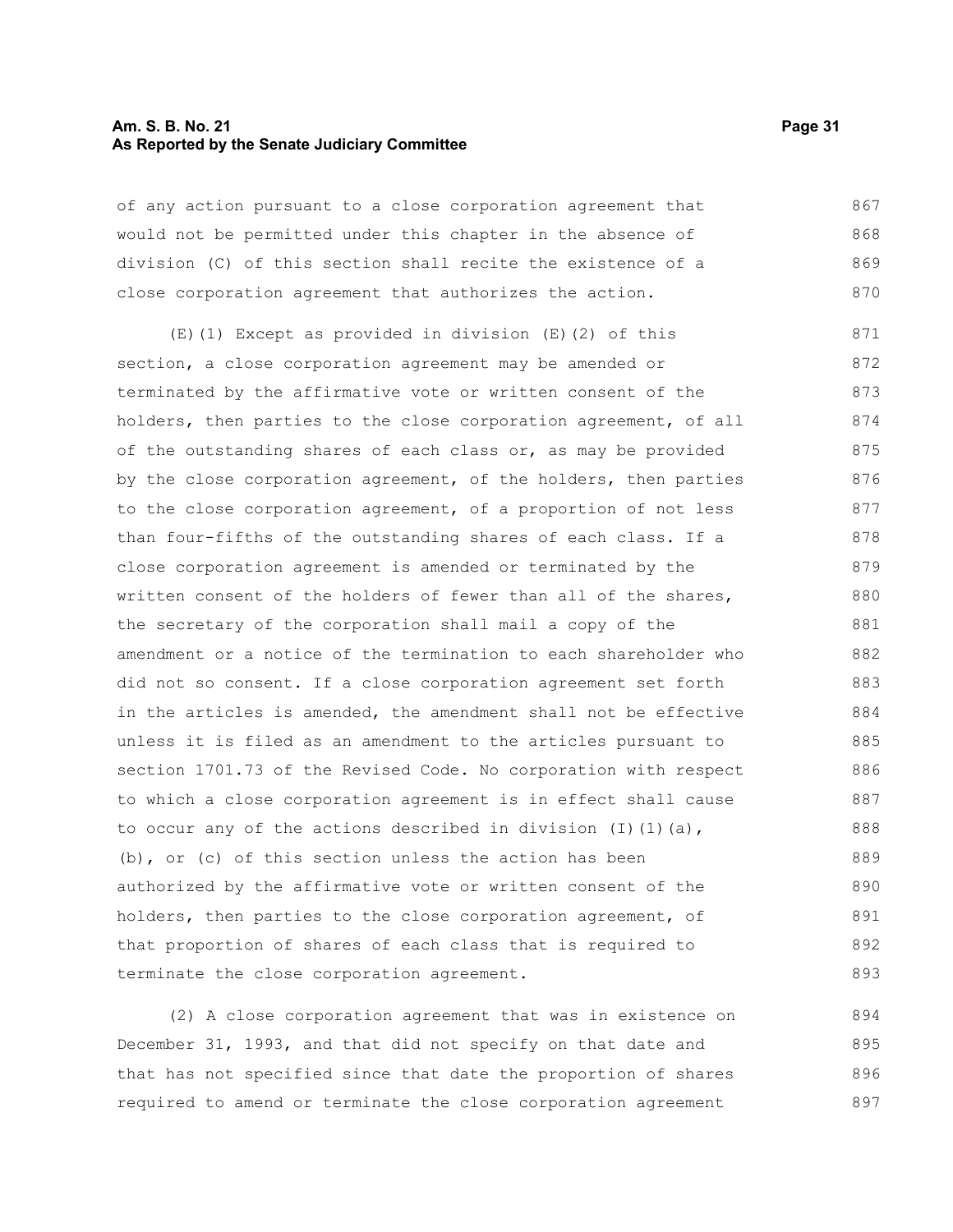may be amended or terminated by the affirmative vote or written consent of the holders, then parties to the close corporation agreement, of four-fifths of the outstanding shares of each class. 898 899 900 901

(F) No close corporation agreement is invalid among the parties or in respect of the corporation on any of the following grounds: 902 903

(1) The agreement is an attempt to treat the corporation as if it were a partnership or to arrange the relationship of the parties in a manner that would be appropriate only among partners; 905 906 907 908

(2) The agreement provides for the conduct of the affairs of a corporation or relations among shareholders in any manner that would be inappropriate or unlawful under provisions of this chapter other than those set forth in division (D)(2) of this section or under other applicable law; 909 910 911 912 913

```
(3) The agreement interferes with the authority or
discretion of the directors:
                                                                             914
                                                                             915
```
(4) The agreement has not been filed with the minutes as required by division (B) of this section. 916 917

(G) If a close corporation agreement provides that there shall be no board of directors, both of the following apply: 918 919

(1) The shareholders, for the purposes of any statute or rule of law relating to corporations, are deemed to be the directors and to have all of the liabilities, immunities, defenses, and indemnifications of directors with respect to any action or inaction of the corporation, except that any shareholder who is not permitted by the articles, the regulations, or the close corporation agreement to vote on or 920 921 922 923 924 925 926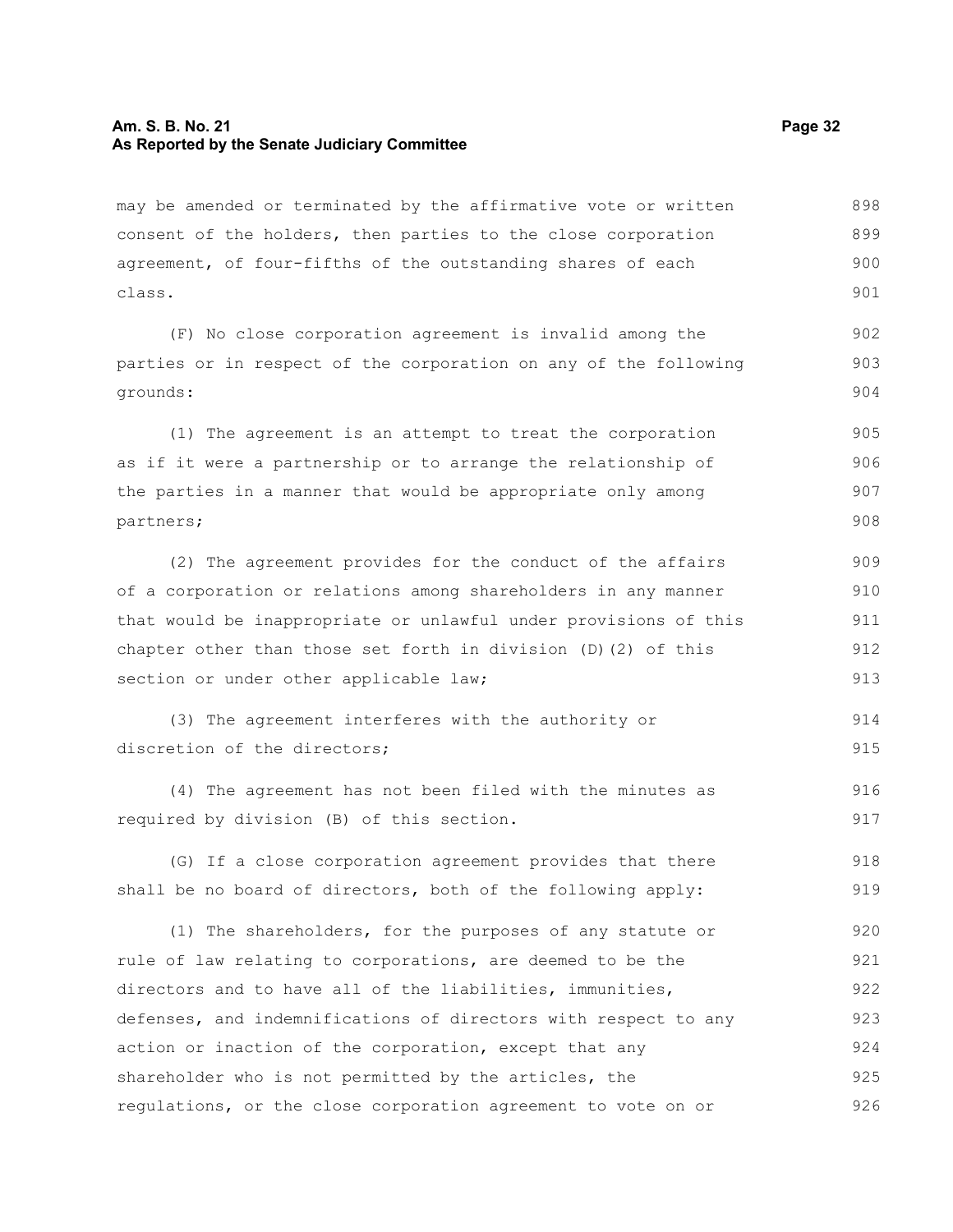#### **Am. S. B. No. 21 Page 33 As Reported by the Senate Judiciary Committee**

assent to an action or assent to an inaction shall not be liable as a director with respect to the action or inaction. 927 928

(2) Except to the extent that the voting rights of the shares of a class are increased, limited, or denied by the articles, the regulations, or the close corporation agreement, each outstanding share regardless of class shall entitle its holder to one vote on each matter, including any matter normally voted on by directors, that is properly submitted to the shareholders for their vote, consent, waiver, release, or other action. 929 930 931 932 933 934 935 936

(H) The existence of a close corporation agreement shall be noted conspicuously on the face or the back of every certificate for shares of the corporation and a purchaser or transferee of shares represented by a certificate on which such a notation so appears shall be conclusively considered to have taken delivery with notice of the close corporation agreement. Any transferee of shares by gift, bequest, or inheritance and any purchaser or transferee of shares with knowledge or notice of a close corporation agreement is bound by the agreement and shall be considered to be a party to the agreement. 937 938 939 940 941 942 943 944 945 946

(I)(1) A close corporation agreement becomes invalid under any of the following circumstances: 947 948

(a) Shares of the corporation are listed on a national securities exchange. 949 950

(b) Shares of the corporation are registered under section 12(g) of the "Securities Exchange Act of 1934," 48 Stat. 892, 15 U.S.C. 781, as amended. 951 952 953

(c) Shares of the corporation have been included in a registration statement that has become effective pursuant to the 954 955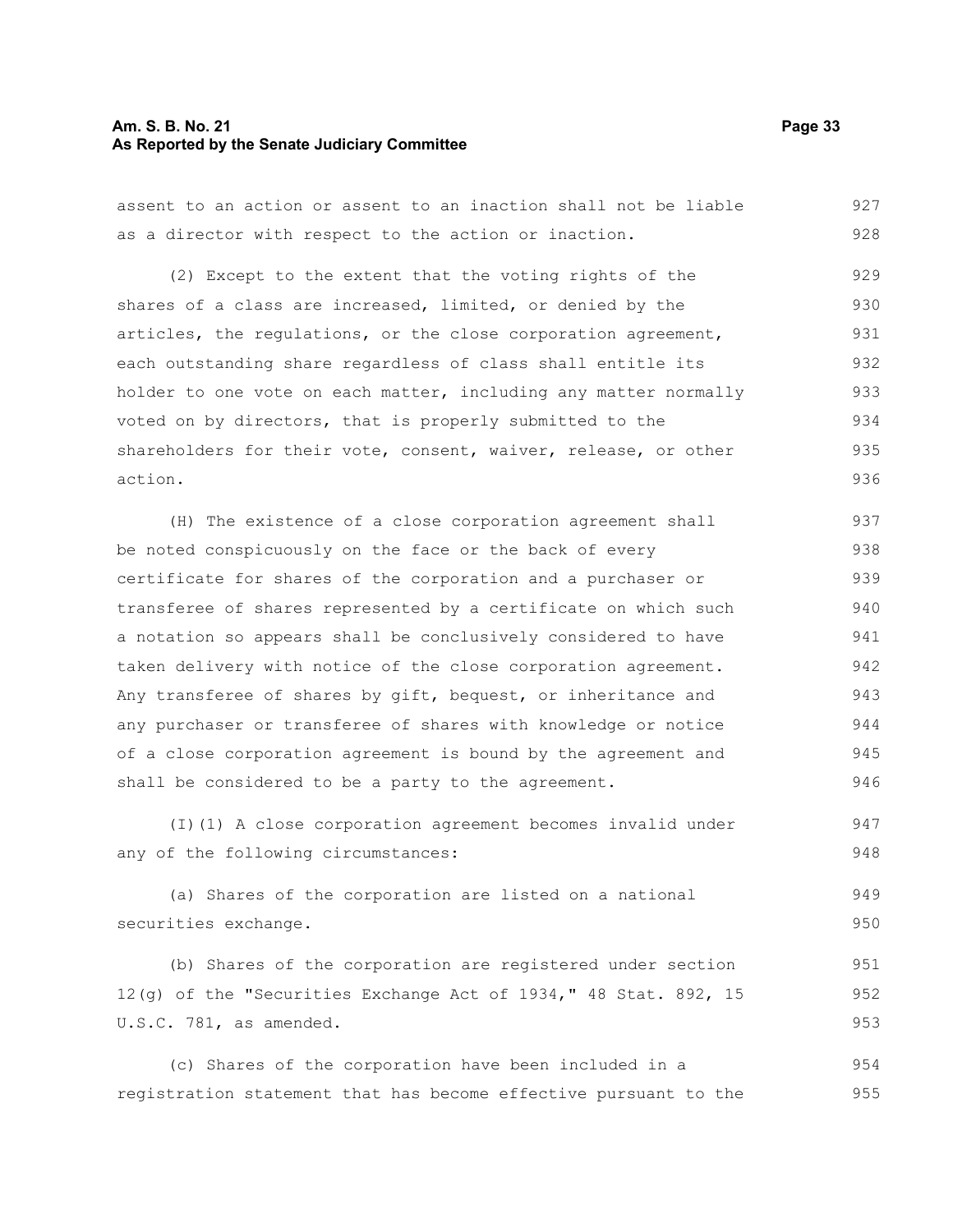#### **Am. S. B. No. 21 Page 34 As Reported by the Senate Judiciary Committee**

"Securities Act of 1933," 84 Stat. 74, 15 U.S.C. 77a-77aa, and the corporation is required to file periodic reports and information pursuant to section 15(d) of the "Securities Exchange Act of 1934," 48 Stat. 892, 15 U.S.C. 77m, as amended. 956 957 958 959

(d) Shares of the corporation are transferred or issued to a person who takes delivery of the certificate for the shares other than by gift, bequest, or inheritance and without knowledge or notice of the close corporation agreement; that person delivers to the corporation a written rejection of the close corporation agreement within ninety days after the date on which that person first received notice of the existence of the close corporation agreement or within three years of the date of transfer or issuance, whichever is earlier; and the corporation does not offer in writing, within thirty days after the date on which the corporation received the written rejection, to purchase the shares from that person for the full amount paid for the shares, or, having made an offer to purchase the shares for that amount, the corporation, upon that person's acceptance of the offer, does not purchase the shares in accordance with division (I)(3) of this section. 960 961 962 963 964 965 966 967 968 969 970 971 972 973 974 975

(2) A close corporation agreement does not become invalid and the person to whom the shares are transferred or issued is not entitled to any payment from the corporation pursuant to division (I)(3) of this section if both of the following apply: 976 977 978 979

(a) Shares of the corporation are transferred or issued to a person who takes delivery of the certificate for the shares other than by gift, bequest, or inheritance and without knowledge or notice of the close corporation agreement; 980 981 982 983

(b) That person does either of the following: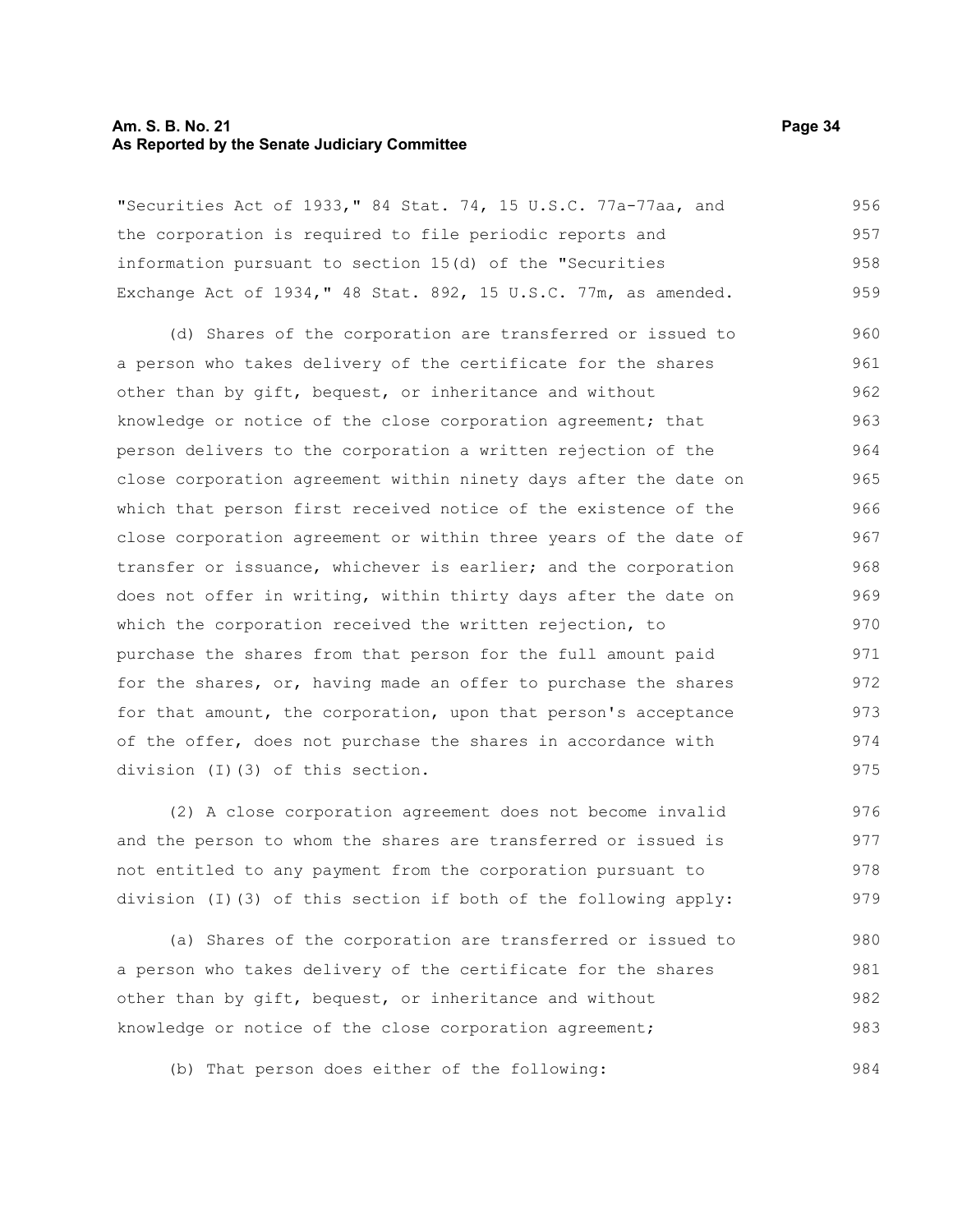#### **Am. S. B. No. 21 Page 35 As Reported by the Senate Judiciary Committee**

(i) Fails to deliver a written rejection of the close corporation agreement to the corporation within ninety days after the date on which that person first received notice of the existence of the close corporation agreement or within three years of the date of transfer or issuance, whichever is earlier; 985 986 987 988 989

(ii) Fails, within thirty days after the date on which that person receives a written offer by the corporation to purchase the shares from that person for the full amount paid for the shares, to accept the offer. 990 991 992 993

(3) If shares of a corporation are transferred or issued to a person who takes delivery of the certificate for the shares other than by gift, bequest, or inheritance and without knowledge or notice of the close corporation agreement and that person accepts an offer by the corporation to purchase the shares, the corporation shall pay to that person the full amount paid for the shares within seven days after that person delivers to the corporation the certificate for the shares and proof of payment of the amount paid for the shares. If the amount paid for the shares included property other than cash, the corporation, at its option, may return the property to that person or may pay to that person cash in an amount equal to the fair market value of the property on the date of transfer or issuance of the shares, as determined in good faith by the corporation. A shareholder who transfers shares to a person who takes delivery of the certificate for the shares other than by gift, bequest, or inheritance and without knowledge or notice of the close corporation agreement is liable to the corporation, upon the corporation's written demand made upon the shareholder within ninety days after the date on which the corporation made payment for the shares, for the full amount that the corporation paid for the shares. Upon receiving payment in that amount from 994 995 996 997 998 999 1000 1001 1002 1003 1004 1005 1006 1007 1008 1009 1010 1011 1012 1013 1014 1015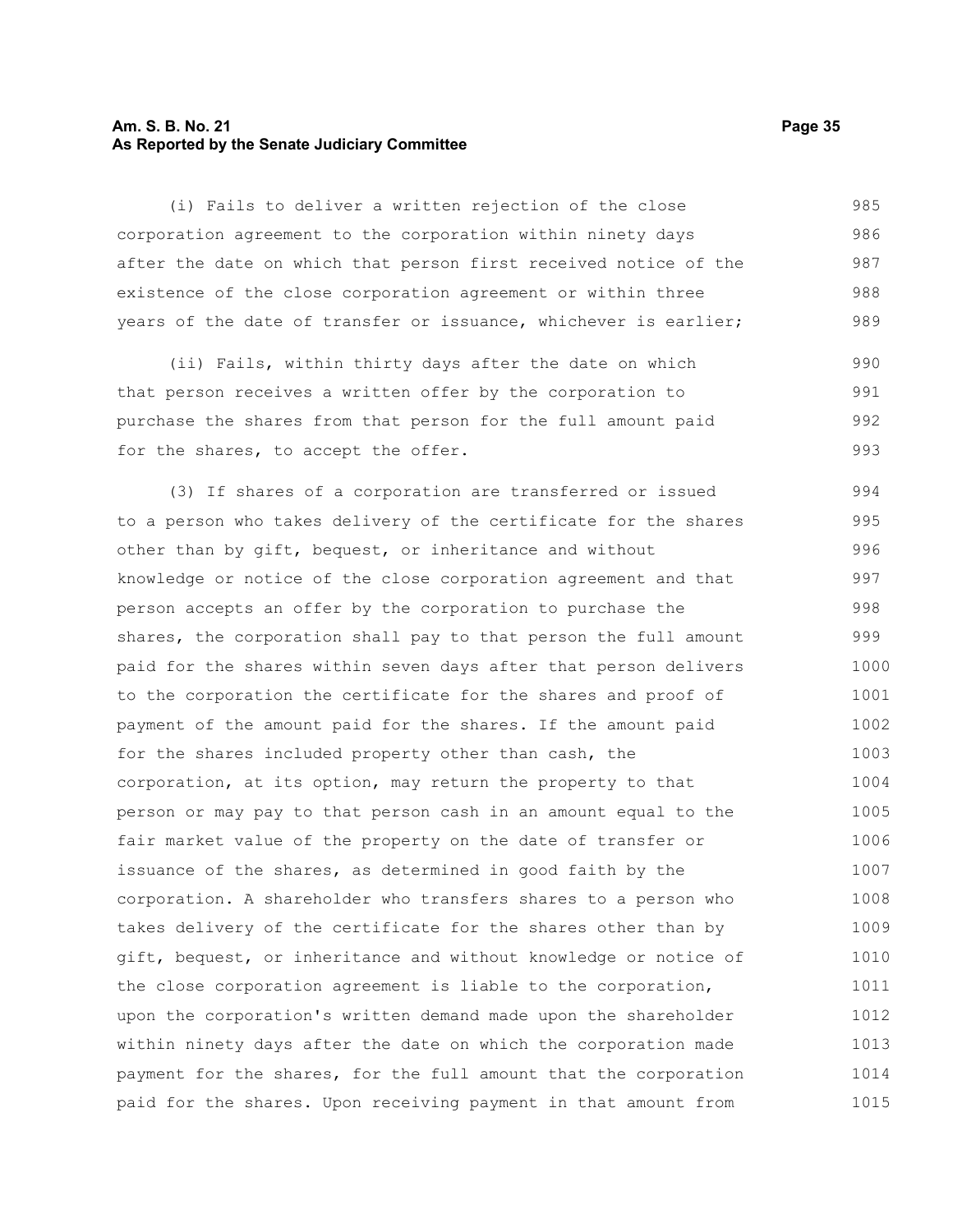#### **Am. S. B. No. 21 Page 36 As Reported by the Senate Judiciary Committee**

the shareholder, the corporation shall transfer the shares to the shareholder. 1016 1017

(4) In the event of the invalidity of a close corporation agreement and unless otherwise provided in the close corporation agreement, any provision contained in the close corporation agreement that would not be invalid under any other section of this chapter or under other applicable law remains valid and binding on the parties to the close corporation agreement. 1018 1019 1020 1021 1022 1023

Any officer of the corporation who learns of the occurrence of any event causing the invalidity of the close corporation agreement shall immediately give written notice of the invalidity to all of the shareholders. 1024 1025 1026 1027

If a close corporation agreement set forth in the articles of the corporation is terminated or becomes invalid, the officers of the corporation shall promptly sign and file the certificate of amendment prescribed by section 1701.73 of the Revised Code, setting forth the reason for the termination or invalidity and deleting the close corporation agreement from the articles. If the officers fail to execute and file the certificate within thirty days after the occurrence of the event giving rise to the termination or invalidity, the certificate may be signed and filed by any shareholder and shall set forth a statement that the person signing the certificate is a shareholder and is filing the certificate because of the failure of the officers to do so. 1028 1029 1030 1031 1032 1033 1034 1035 1036 1037 1038 1039 1040

(J) A close corporation agreement, in the sound discretion of a court exercising its equity powers, is enforceable by injunction, specific performance, or other relief that the court may determine to be fair and appropriate. 1041 1042 1043 1044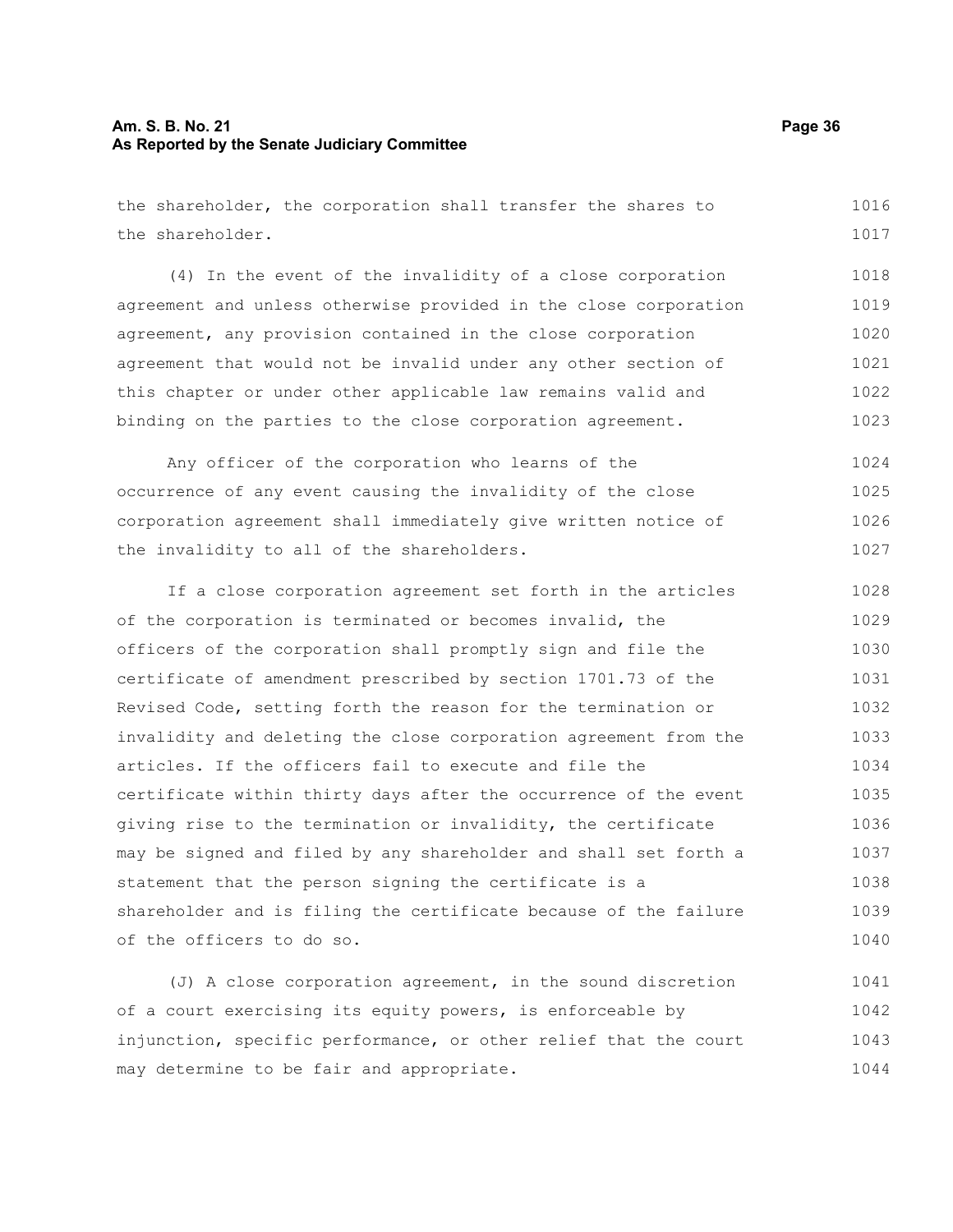#### **Am. S. B. No. 21 Page 37 As Reported by the Senate Judiciary Committee**

(K) This section shall not be construed as prohibiting any other lawful agreement among two or more shareholders. 1045 1046

(L) No corporation with respect to which a close corporation agreement is in effect, shall issue shares in uncertificated form, and any provision of the articles or regulations or any resolution of the directors of such a corporation, providing for the issuance of shares in uncertificated form, shall be ineffective during any period in which a close corporation agreement is in effect. The adoption of a close corporation agreement shall act as a transfer instruction to the corporation to replace uncertificated securities with appropriate certificated securities. 1047 1048 1049 1050 1051 1052 1053 1054 1055 1056

(M) If the annual meeting of the shareholders is dispensed with in accordance with a provision in the close corporation agreement authorized by division (C)(12) of this section, the annual financial statements and any written statements or reports required by section 1701.38 of the Revised Code shall be delivered to each shareholder on or before the last date upon which the annual meeting otherwise could have been held. 1057 1058 1059 1060 1061 1062 1063

(N) The amendments to this section that are effective April 4, 1985, are remedial in nature and apply to all close corporation agreements created on or after November 17, 1981. The amendments to this section that are effective December 31, 1993, are remedial in nature and, except as those amendments otherwise provide, apply to all close corporation agreements created on or after November 17, 1981. 1064 1065 1066 1067 1068 1069 1070

**Sec. 1701.94.** (A) Every corporation that fails to: 1071

(1) Keep the books of account, minutes of proceedings, or records of shareholders as required by section 1701.37 of the 1072 1073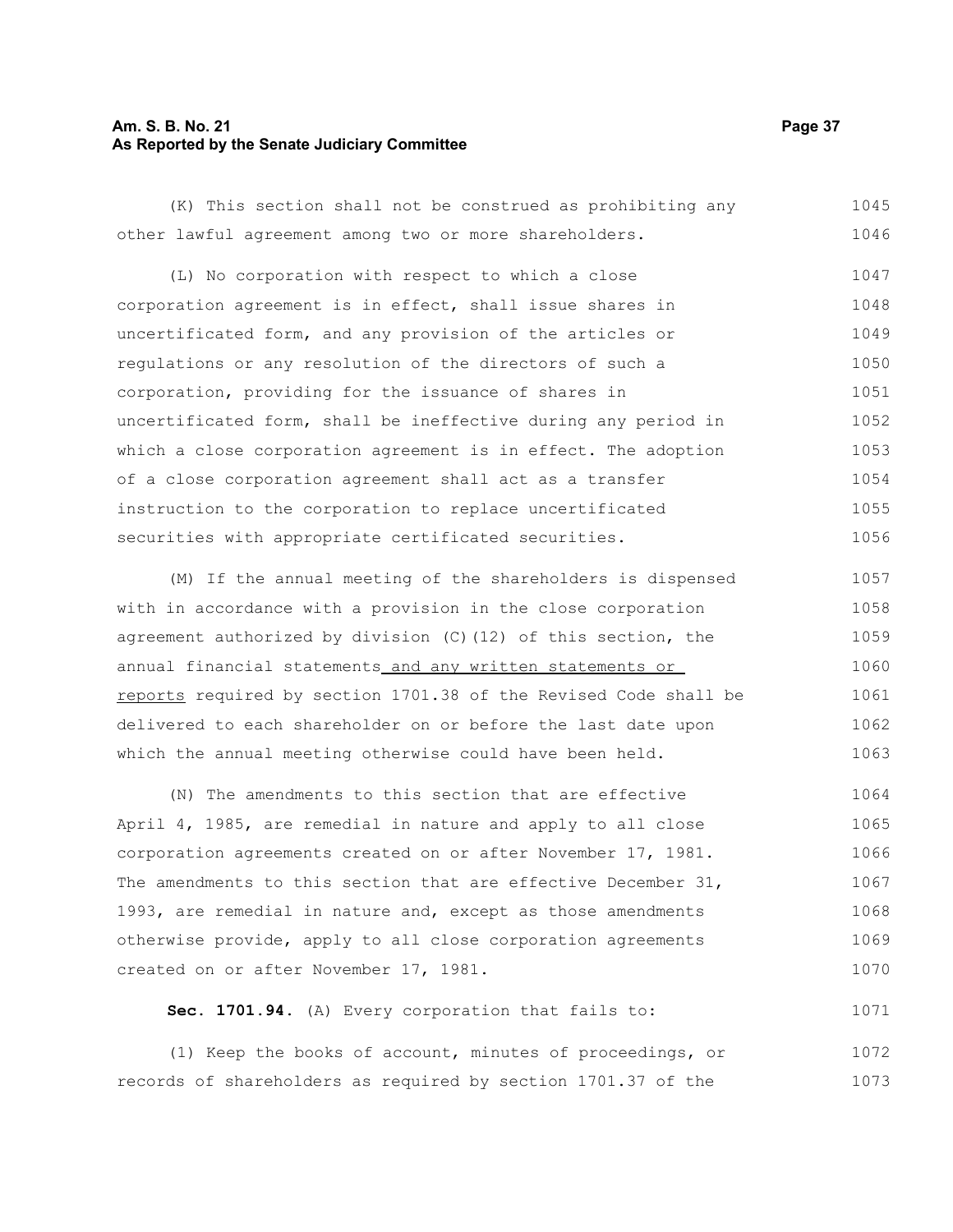#### **Am. S. B. No. 21 Page 38 As Reported by the Senate Judiciary Committee**

Revised Code; (2) Comply with division (C) of section 1701.11 of the Revised Code with respect to mailing a copy of an amendment to, or copy of new, regulations; (3) Perform the obligation imposed on it by division (C) of section 1701.25 of the Revised Code; (4) Send to any shareholder making written request therefor, within the period provided for in division (C) of section  $1701.38$  of the Revised Code, a copy of  $the$ -any financial statement, written statement, or report, as applicable, referred to in that section; (5) Lay before the shareholders or make available in the manner provided for in division (D) of section 1701.38 of the Revised Code at a proper meeting of shareholders, upon request of any shareholder at such meeting, such financial statement, written statement, or report, as applicable; (6) Produce at a meeting of shareholders, upon request of any shareholder at such meeting, the list or lists of shareholders required by section 1701.37 of the Revised Code; shall be subject to a forfeiture of one hundred dollars and in cases under paragraphs  $(1)$ ,  $(2)$ ,  $(3)$ , and  $(4)$  to a further forfeiture of ten dollars for every day that such failure continues, beginning, in cases under paragraphs (1) or (2), with the fifth day after written request by a shareholder that the corporation comply with said respective paragraphs, and in cases under paragraphs (3) and (4) beginning with the day following the day on which the corporation becomes delinquent in complying 1074 1075 1076 1077 1078 1079 1080 1081 1082 1083 1084 1085 1086 1087 1088 1089 1090 1091 1092 1093 1094 1095 1096 1097 1098 1099 1100

with said paragraph, which amount shall be paid to every

shareholder making such request. The right of a shareholder to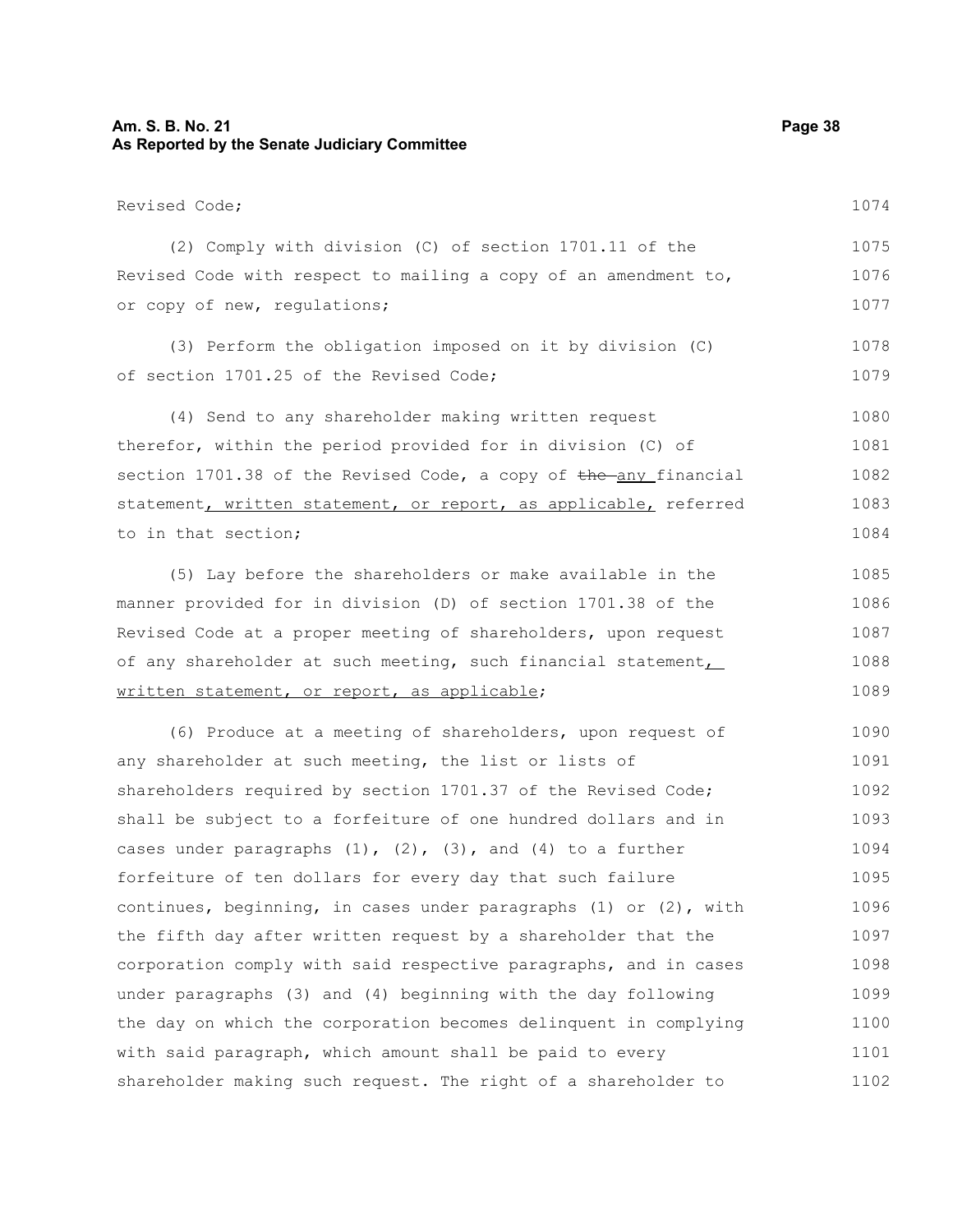#### **Am. S. B. No. 21 Page 39 As Reported by the Senate Judiciary Committee**

enforce any such forfeiture is in addition to all other remedies. 1103 1104

(B) If any officer charged with one of the duties specified in division (A) of this section fails to perform such duty after written request by any shareholder, the officer shall be subject to a forfeiture of one hundred dollars, and to the further forfeiture of ten dollars for every day that such default continues, beginning in cases under paragraphs (1), (2), (3), and (4) of division (A) on the same respective days as are provided for in division (A), which amount shall be paid to each shareholder making such request. The right of each shareholder to enforce any such forfeiture is in addition to all other remedies. 1105 1106 1107 1108 1109 1110 1111 1112 1113 1114 1115

(C) The court in which an action is brought to enforce any forfeiture under this section may reduce, remit, or suspend such forfeiture on such terms as it deems reasonable when it appears that the failure was excusable or that the imposition of the full forfeiture would be unreasonable or unjust. 1116 1117 1118 1119 1120

 **Sec. 1701.96.** (A) A benefit corporation owes no duty to a person who is a beneficiary of a beneficial purpose of the benefit corporation based solely on the status of that person as a beneficiary. 1121 1122 1123 1124

(B) A benefit corporation is not liable in damages for any failure to seek, achieve, or comply with any beneficial purpose of the benefit corporation set forth in the articles of the corporation. A benefit corporation may be subject only to equitable remedies, including injunction and specific performance, for failing to seek, achieve, or comply with a beneficial purpose. 1125 1126 1127 1128 1129 1130 1131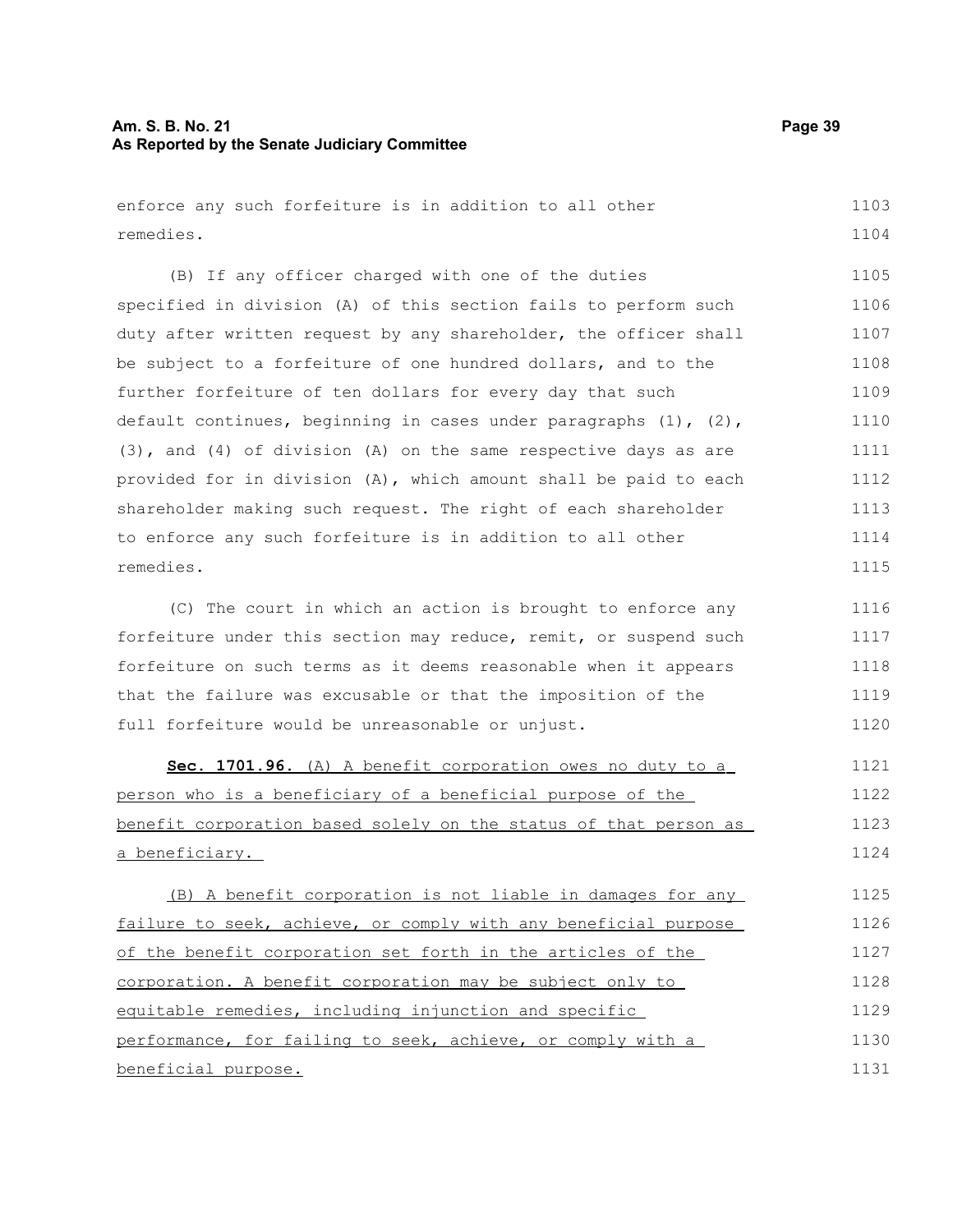## **Am. S. B. No. 21 Page 40 As Reported by the Senate Judiciary Committee**

| (C) An action for equitable relief for failing to seek,            | 1132 |
|--------------------------------------------------------------------|------|
| achieve, or comply with a beneficial purpose set forth in the      | 1133 |
| articles of a benefit corporation may be brought only by the       | 1134 |
| benefit corporation or in a derivative action on behalf of the     | 1135 |
| benefit corporation by any of the following:                       | 1136 |
| (1) A director of the corporation;                                 | 1137 |
| (2) Persons who, in the aggregate, hold twenty-five per            | 1138 |
| cent of all shares outstanding and entitled to vote at a meeting   | 1139 |
| of the shareholders, unless the articles, the requlations          | 1140 |
| adopted by the shareholders, or the regulations adopted by the     | 1141 |
| directors pursuant to division $(A)$ (1) of section 1701.10 of the | 1142 |
| Revised Code prescribe a smaller proportion;                       | 1143 |
| (3) If the benefit corporation has issued and has                  | 1144 |
| outstanding shares listed on a national securities exchange or     | 1145 |
| reqularly quoted in an over-the-counter market by one or more      | 1146 |
| members of a national or affiliated securities association,        | 1147 |
| persons who, in the aggregate, hold shares of at least two         | 1148 |
| million dollars in market value;                                   | 1149 |
| (4) Any other person that the articles or regulations              | 1150 |
| authorize to bring such an action.                                 | 1151 |
| (D) The provisions of divisions (B) and (C) of this                | 1152 |
| section do not alter the obligation of a benefit corporation to    | 1153 |
| comply with all laws otherwise applicable to a domestic            | 1154 |
| corporation or contracts by which the benefit corporation is       | 1155 |
| bound, and divisions (B) and (C) of this section shall not limit   | 1156 |
| or restrict the imposition of any remedy available under such      | 1157 |
| otherwise applicable laws or contracts.                            | 1158 |
| Section 2. That existing sections 1701.01, 1701.03,                | 1159 |
| 1701.04, 1701.05, 1701.38, 1701.59, 1701.591, and 1701.94 of the   | 1160 |